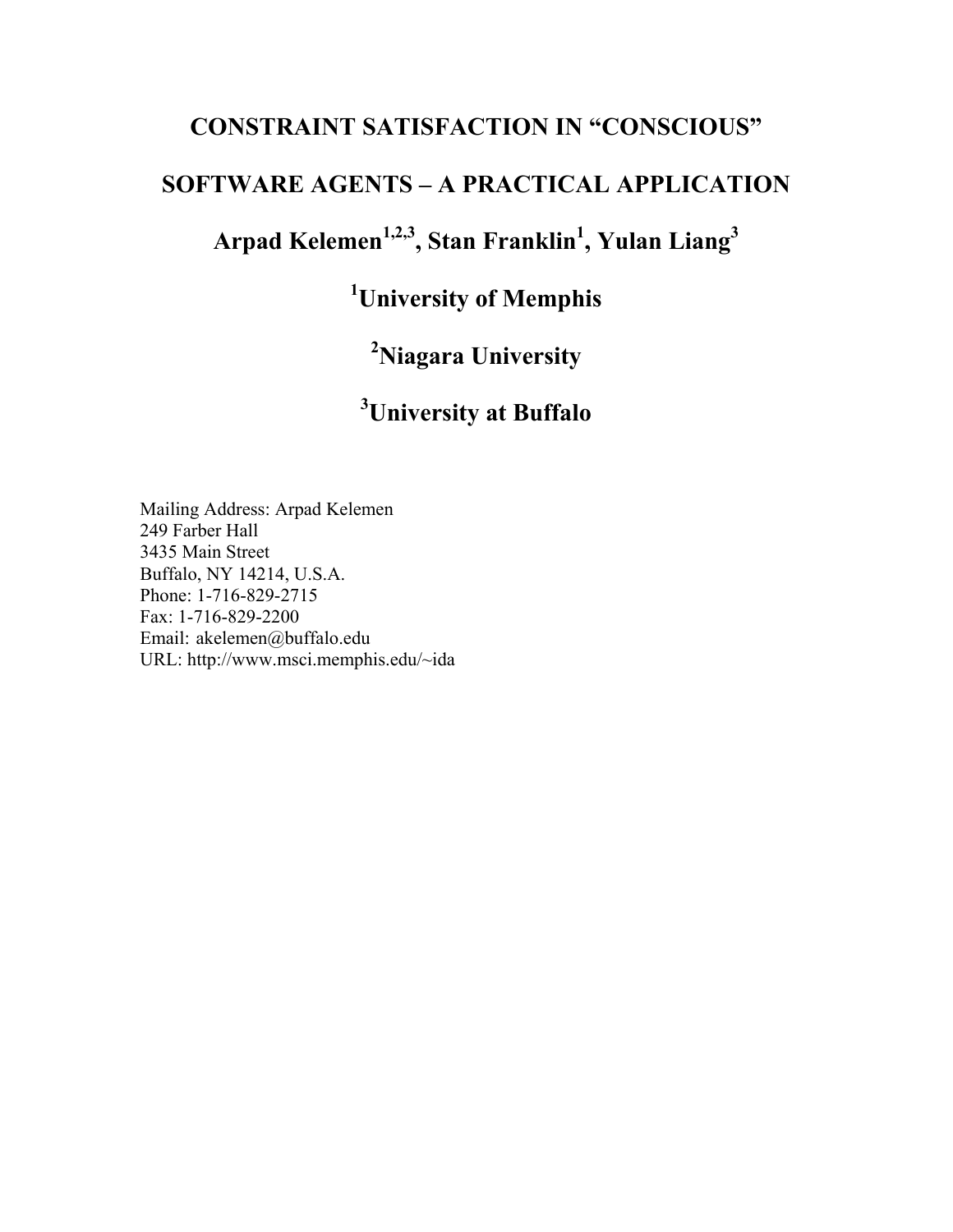## **Abstract**

The U.S. Navy has been trying for many years to automate its personnel assignment process. Periodic assignment of personnel to new jobs is mandatory according to Navy policy. Though various software systems are used regularly, the process is still mainly done manually and sequentially by Navy personnel, called detailers. This paper is a case study in applying cognitive theories implemented via new AI techniques to produce flexible adaptive human-like software. In it we present a sketch of an Intelligent Distribution Agent that aims to largely automate the detailer's tasks. In particular, we look inside its constraint satisfaction, which is mainly responsible for satisfying the requirements of the Navy's policies, the command's needs and the sailor's preferences in order to achieve "satisfactory" job assignments according to ever evolving Navy standards.

**Key words:** Job assignment, distribution, constraint satisfaction, matching, scheduling, intelligent agent, consciousness.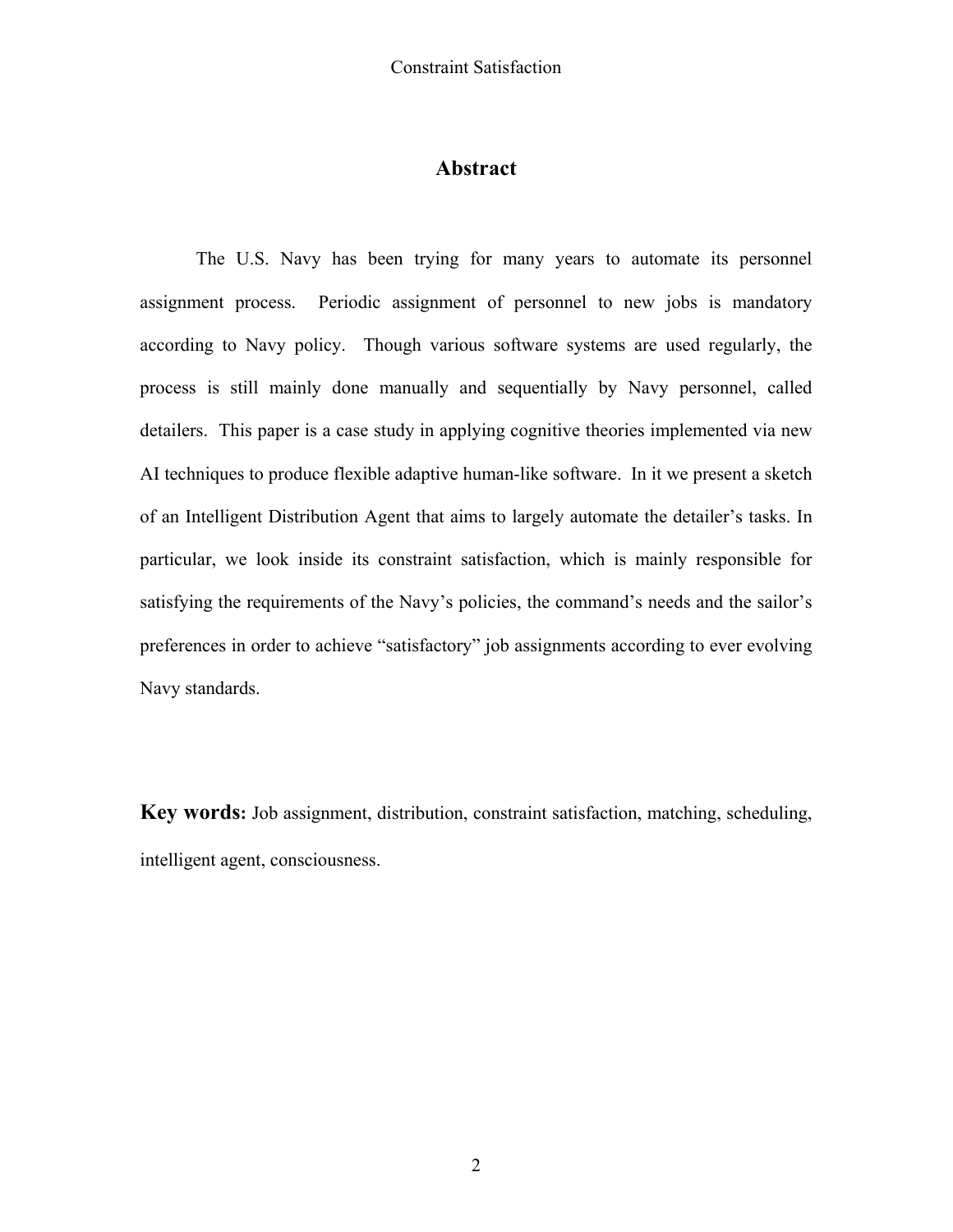## **Introduction**

Currently there are more than 400,000 enlisted personnel in the U.S. Navy. Every enlisted person needs to be reassigned to a new job periodically (typically every two to five years). Each year more then 100,000 Navy personnel are assigned to new jobs at a cost of some \$600 million dollars just for moving expenses. Other costs apply, too. In general, distribution is the process whereby personnel managers direct the movement of individuals to fill vacancies in field activities. The distribution of sailors is done by some 280 Navy personnel called detailers. (Distribution of highly ranked officers is done through a more complex, but similar process. Automation of officer distribution is not a current goal of the US Navy and is not going to be discussed further.) Each detailer makes assignments for a community of typically between 1,000 and 5,000 sailors. A community consists of sailors of the same rating, for example: Aviation Support Equipment Technicians (AS). A detailer's task is quite complex, including reading and understanding email messages written in natural language, handling phone calls, searching personnel databases, searching for jobs for sailors, trying to satisfy various constraints, negotiating with sailors and other agents (human and non-human) (Franklin and Graesser, 1997) producing orders, writing email messages, and so on. Our project aims to automate most - if not all - of the tasks performed by a human detailer using a "conscious" software agent (Baars, 1988, 1997; Franklin, Kelemen and McCauley, 1998; Ramamurthy, Bogner, & Franklin, 1998; Bogner, 1999; Kelemen, 2002; Kelemen et al., 2002). Our agent has modules for perception (natural language understanding), working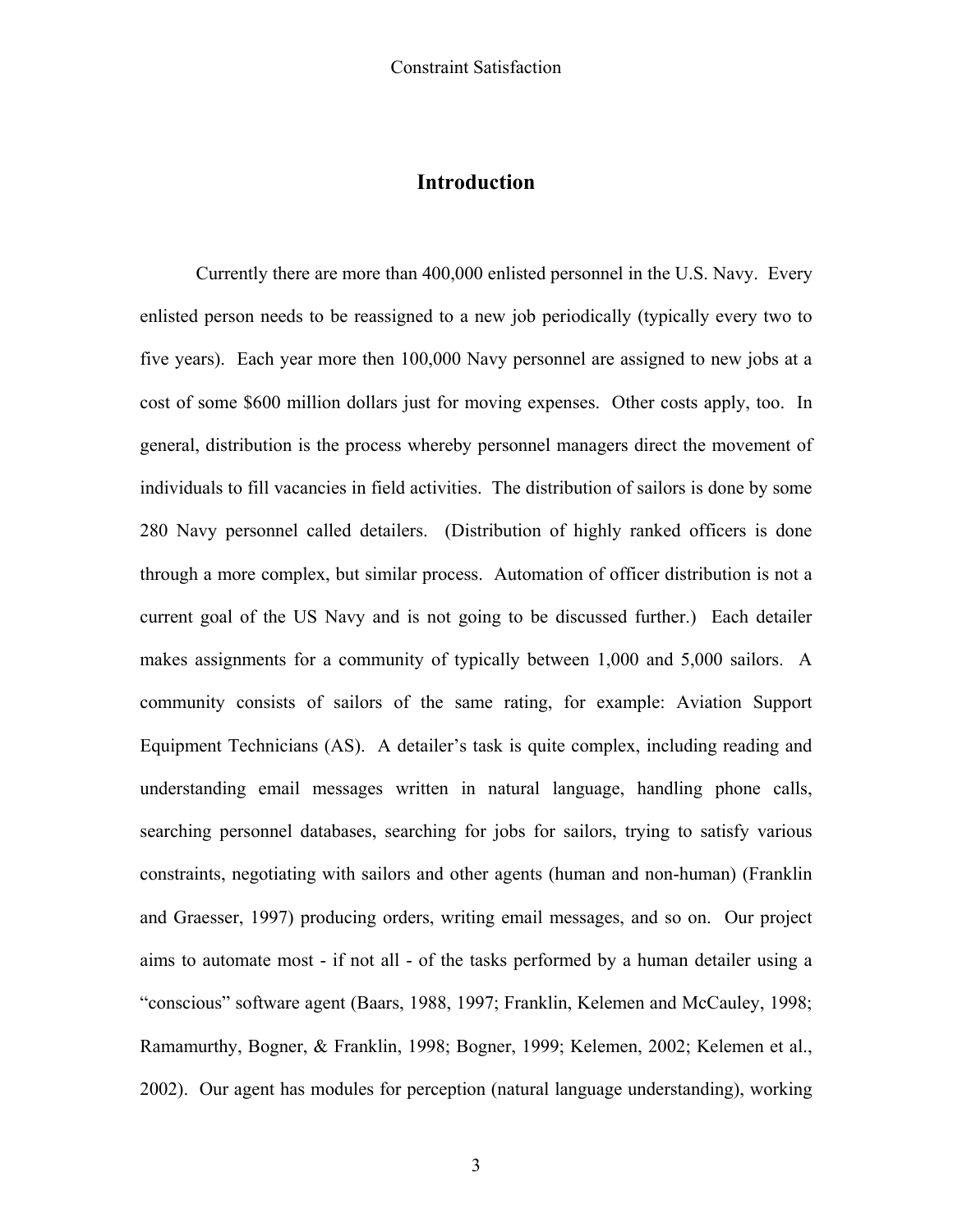and associative memories, emotions, learning, cognition, metacognition, "consciousness", constraint satisfaction, action selection, deliberation, and negotiation by means conversing with sailors and others via email in natural language. We have designed and implemented a "conscious" software agent called Intelligent Distribution Agent (IDA) (Franklin, Kelemen and McCauley, 1998; Kelemen, 2002; Kelemen et al., 2002) who is intended to do the job of a human detailer efficiently while modeling human cognition.

The job assignment problem of other military branches may show certain similarities to that of the Navy, but the Navy's mandatory "Sea/Shore Rotation" policy makes it unique and perhaps, more challenging than other typical military, civilian, or industry types of job assignment problems. Unlike in most job assignments, the Navy sends its sailors to short term sea and shore duties periodically, making the problem more constrained, time demanding, and challenging. This was one of the reasons why we designed and implemented a complex, computationally expensive, human-like "conscious" software. This software is completely US Navy specific, but it can be easily modified to handle any other type of job assignment, yet as we will see later, it may not always be advisable.

After a walk through of one of IDA's typical cycles to orient the reader, we turn our interest to the module which is largely responsible for making decisions with regard to finding suitable jobs for sailors. This module is called the constraint satisfaction module. It not only applies standard operational research techniques but also some ideas from psychology and other related fields.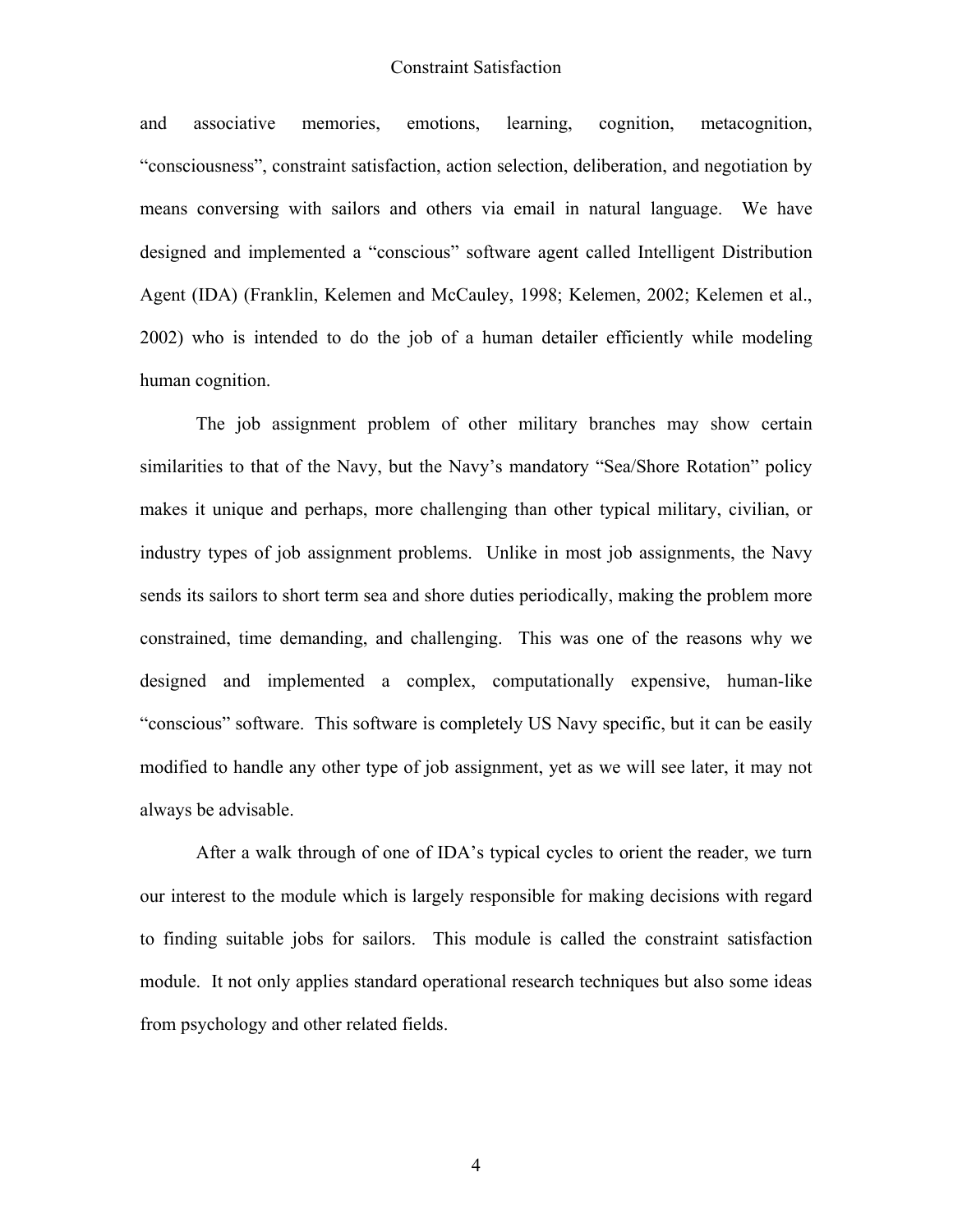#### **IDA**

IDA is a "conscious" software agent, which has been designed and implemented by the Conscious Software Research Group at the University of Memphis. "Conscious" software agents (Franklin, Kelemen and McCauley, 1998; Ramamurthy, Bogner, & Franklin, 1998; Bogner, 1999; Kondadadi, Dasgupta and Franklin, 2000; Kelemen, 2002; Kelemen et al., 2002) are software agents that implement Baars' global workspace theory, a psychological theory of consciousness (Baars, 1988; 1997). According to global workspace theory the mind's architecture includes many small, specialized processes, which are normally unconscious, and a global workspace (or blackboard).

Baars used the analogy of a collection of experts, seated in an auditorium, each of whom can solve some problem or problems. It is not known who can solve a given problem. In global workspace theory somebody makes the problem available to everyone in the auditorium by putting it on the blackboard. An expert on this particular problem can identify and solve the problem. One of the main functions of consciousness is to recruit resources to deal with novel or problematic situations. When a novel situation occurs, an unconscious process tries to broadcast it to all other processes in the system by trying to put it on the blackboard, which causes it to become conscious. Only one problem can be on the blackboard at a time. Therefore consciousness is a serial system. These processes are embedded into every module other than the consciousness module. These are the places where new situations may arise and therefore consciousness may be needed to deal with them.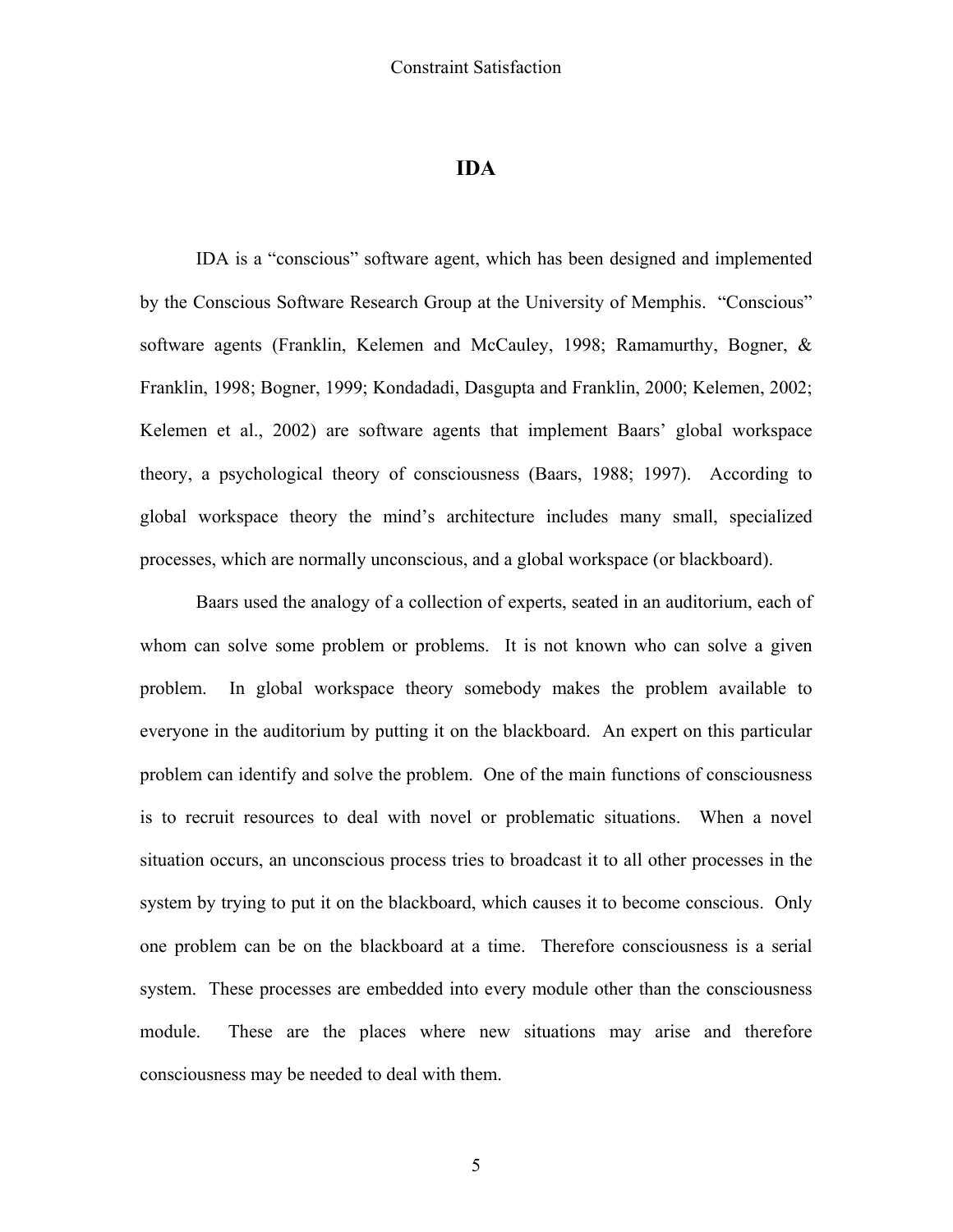We implement these unconscious processes as codelets borrowing the term from Mitchell and Hofstadter (1991) and Mitchell (1993). A *codelet* is a small piece of computer code capable of performing some basic task (analogous to an expert in the auditorium). Information codelets are codelets, who carry primitive pieces of information. An attention codelet is a codelet that "pays attention" to a particular type of event. When that event happens it collects the right information codelets, and they try to make it to "consciousness" together in order to broadcast the situation to other codelets.

At any given time, different processes (attention codelets) could be competing with one another, each trying to bring its information to "consciousness". These codelets compete in a place called the playing field. Codelets may form coalitions depending on the strength of associations between them. The activation (different from association) of a codelet measures the likelihood of it becoming "conscious". The coalition with the highest average activation finds its way to "consciousness." In the event of a tie the winner is randomly chosen.

Figure 1 shows the general architecture of IDA. An arrow from module 1 to module 2 means that execution of module 1 can trigger the execution of module 2, of course via codelets. Note that two modules are connected to almost all the other modules: the behavior net and the consciousness modules. The behavior net is the agent's action selection module and will be discussed later (Maes 1990, 1992; Song and Franklin, 2000). The "consciousness" module, as we discussed above, provides novel problem solving capabilities to the agent. The modules in the second line typically (but not necessarily) get executed sequentially (from left to right). These modules are not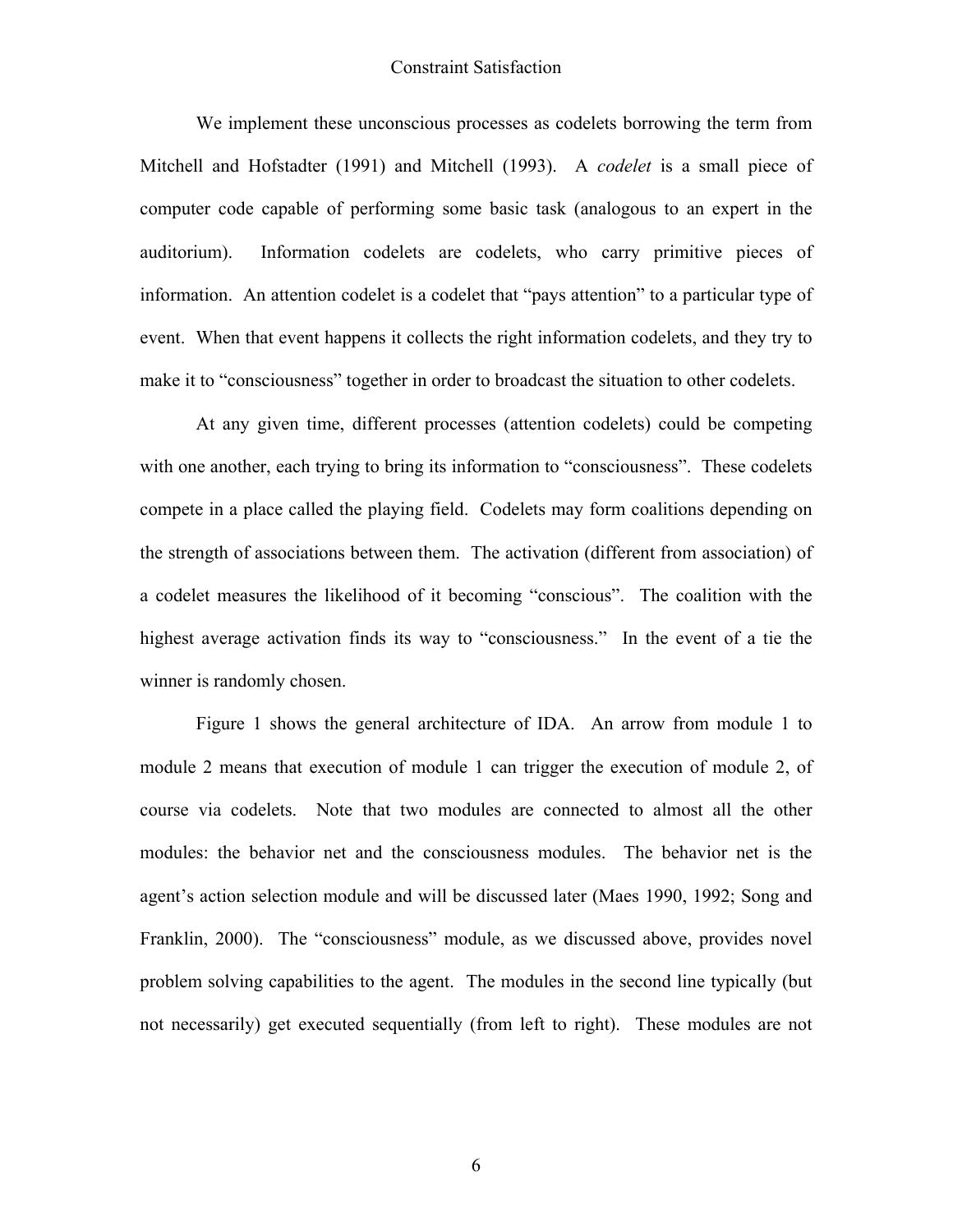directly connected and therefore don't directly trigger one another. Trigger happens through consciousness and (careful) action selection.



**Figure 1. The IDA Architecture**

## **Thread through IDA**

To best demonstrate the actual work of IDA let's go though briefly a single episode beginning with an email message from a sailor requesting the start of an assignment process and ending with the composition of a reply message offering the sailor a choice of one, two, or occasionally three jobs. We'll refer to this process as a thread through IDA.

The following thread was implemented, tested and presented to Navy officials.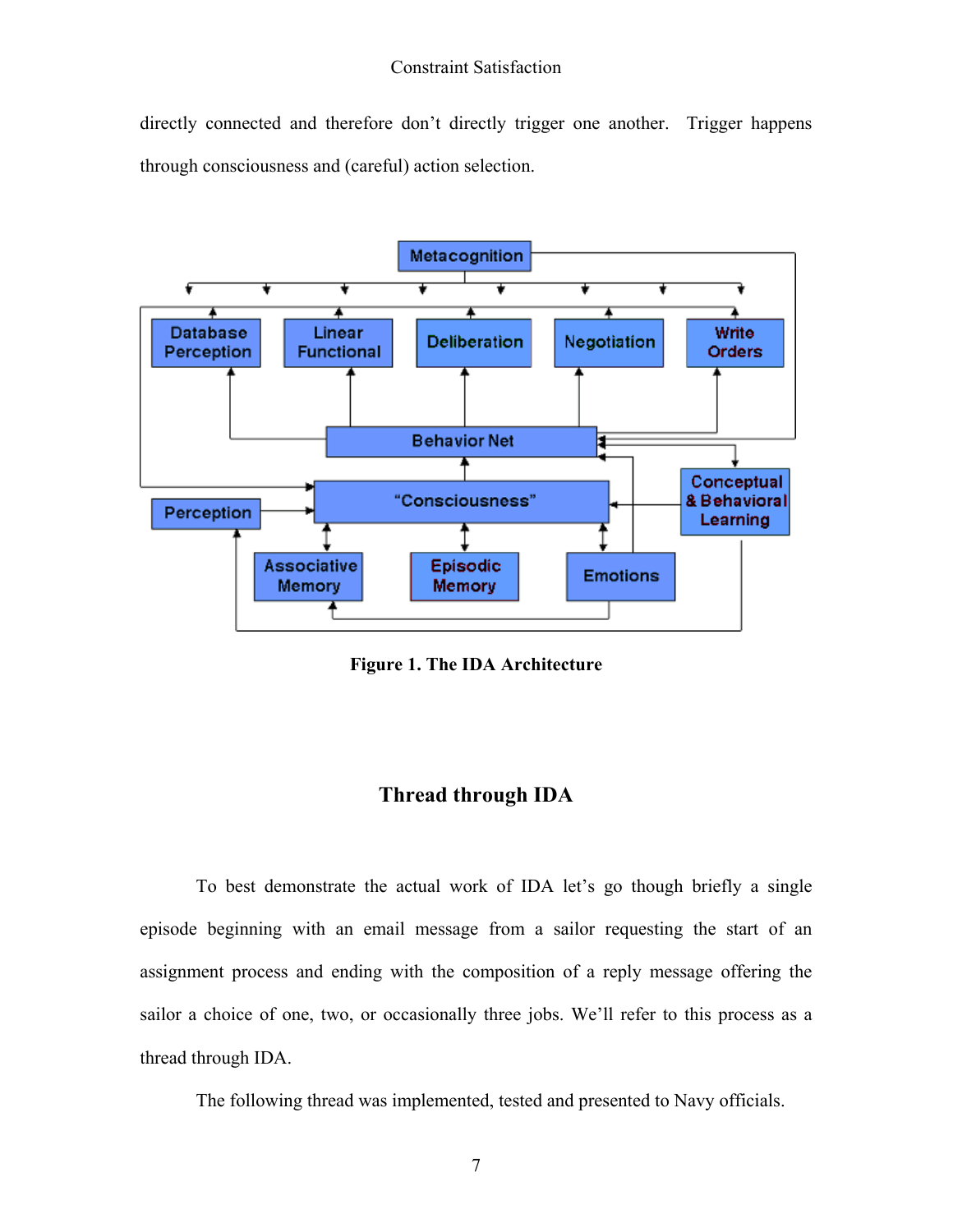## THREAD BEGIN

Suppose the following email message comes from a sailor:

"Date: Tue, 10 Jun 2003 16:53:23 +0000

From: LEGAULT JOHN DOE <doe@navy.us>

Subject: SSN: 123456789

IDA,

I am AS1 LEGAULT JOHN DOE. Please find me a job.

Thanks,

AS1 LEGAULT JOHN DOE"

The following pieces of data will be perceived from the given email message:

- message date

- sailor's name

- sailor's SSN (Social Security Number)

- the sailor is looking for a new job

- sailor's contact information

IDA uses the Copycat architecture (Hofstadter & Mitchell, 1994) for natural language understanding. Copycat has been designed for analogy making. The knowledge, that IDA needs to understand different concepts in a message such as the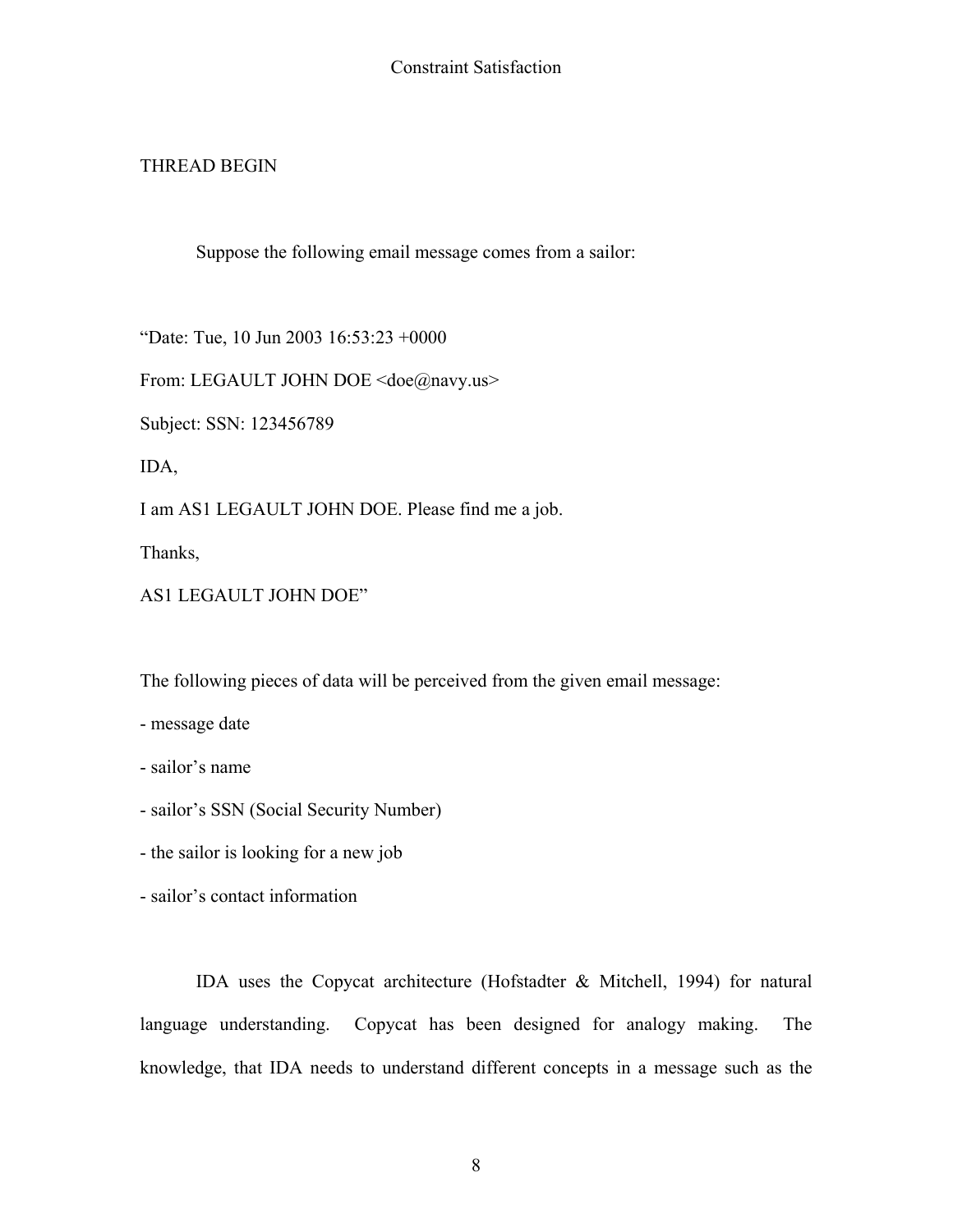sailor's name, social security number (SSN), idea type, etc., are stored in the form of a slipnet (Mitchel, 1993), a knowledge representation structure similar to a semantic net. When IDA receives a message from a sailor, the perception codelets analyze the message and look for patterns, which could be similar to a name, a SSN, other sailor particulars, and an idea-type. Percepts then are stored in perception registers, a part of the focus. The focus is part of the workspace (short term memory), which is used to write to and read from the long-term memory. IDA's long term memory is implemented as a Sparse Distributed Memory (SDM) (Kanerva, 1988). SDM is an associative memory with statistical features that make it perform much like a human memory. For example, as unrehearsed data grows old in SDM, access to it may become difficult, or temporarily impossible. On the other hand, interesting (and important) new associations may be formed that is the basis of human learning as well as in our agent. A read (retrieval of associations) from SDM happens every time the focus is updated, using part of the focus chosen based on activation levels. We use a mechanism that uses probabilities and thresholds. Activation levels are set to 1 for each new item written to the focus. Activations for all the fields in the focus are decaying according to a decay mechanism. The range of the activation levels is [0, 1]. Associations coming back from SDM are written to the second layer of the focus, so they don't destroy the content that was used to read SDM.

After the associations from the long term memory (SDM) are placed in the focus (and therefore the workspace), the perception registers activate some nodes in the slipnet and finally, depending on the perceived idea type, a behavior (action selection) template is chosen and filled with the information obtained in the message. In this case, IDA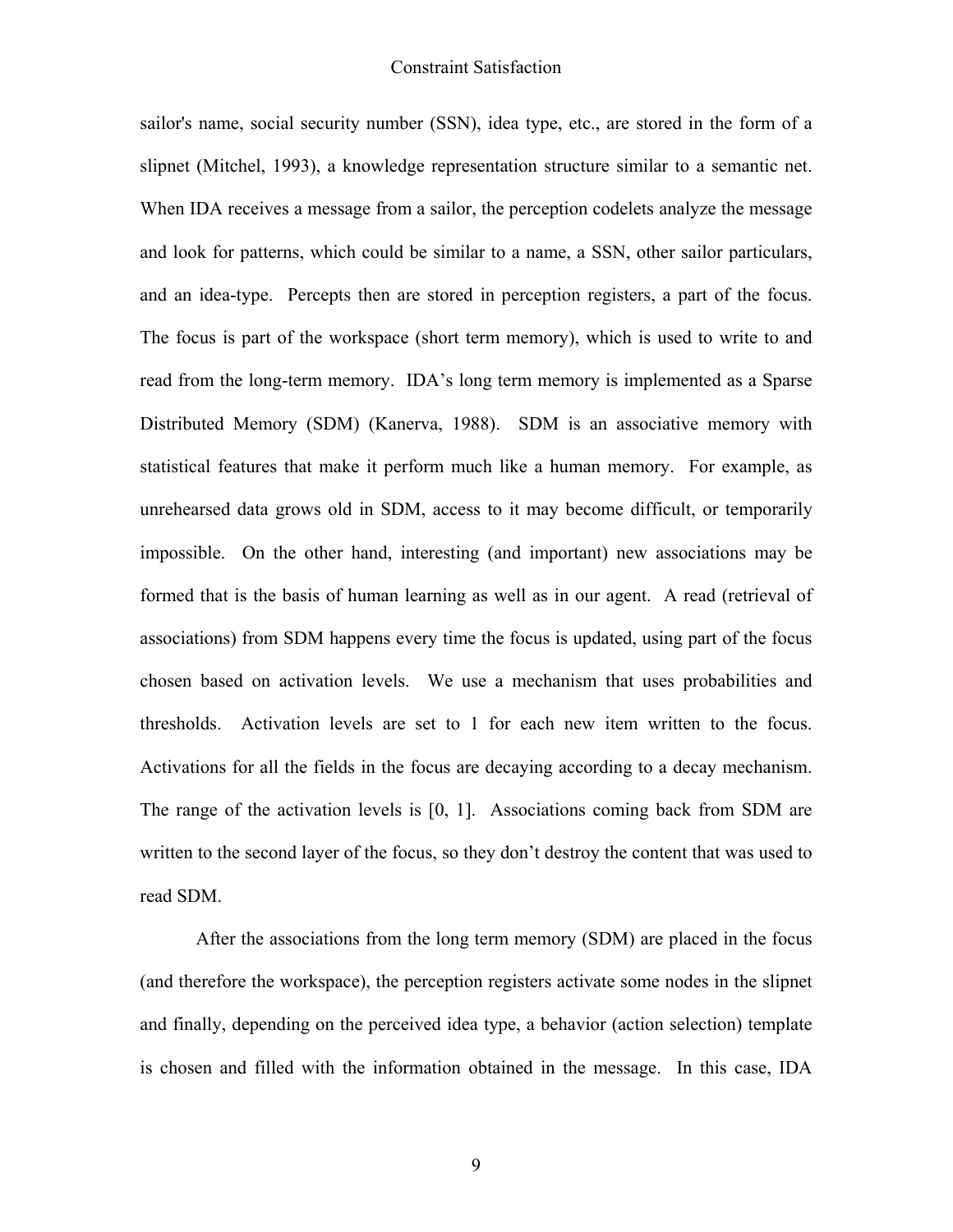would perceive the idea "find job" and would choose an existing template, called "find job" behavior template.

Information and attention codelets sitting in the stands (auditorium) see the message in the workspace and instantiate copies of themselves that get the information from the message. At the same time an attention codelet sitting in the stands looking at the workspace recognizes the idea of the new message, gathers the correct information and attention codelets, increases its activation, and they all jump to the playing field.

The coalition manager (Bogner, 1999) forms a coalition of codelets based on associations. Some initial associations are built in, while others are learned. Hopefully the codelets from the previous paragraph will form a coalition. The spotlight controller (Bogner, 1999) selects the coalition with the maximum average activation, and shines the spotlight on it. In other words the codelets in the spotlight are the ones whose contents are in "consciousness". The broadcast manager (Bogner, 1999) broadcasts all the information carried by the codelets in the spotlight. After their information is broadcast, all the codelets in the spotlight leave the playing field.

Some behavior priming codelets (Kelemen, 2002; Kelemen et al., 2002) sitting in the stands find the broadcast relevant, bind their variables using the information in the broadcast and jump to the sidelines, a special part of the playing field. Using the auditorium analogy, the behavior priming codelets are the experts who identify the problem and know how to solve it, but they don't solve it themselves, instead they initiate the problem solving process.

Some coalition of codelets instantiates an appropriate goal structure (unless it's already instantiated), binds as many variables as it can, and sends activation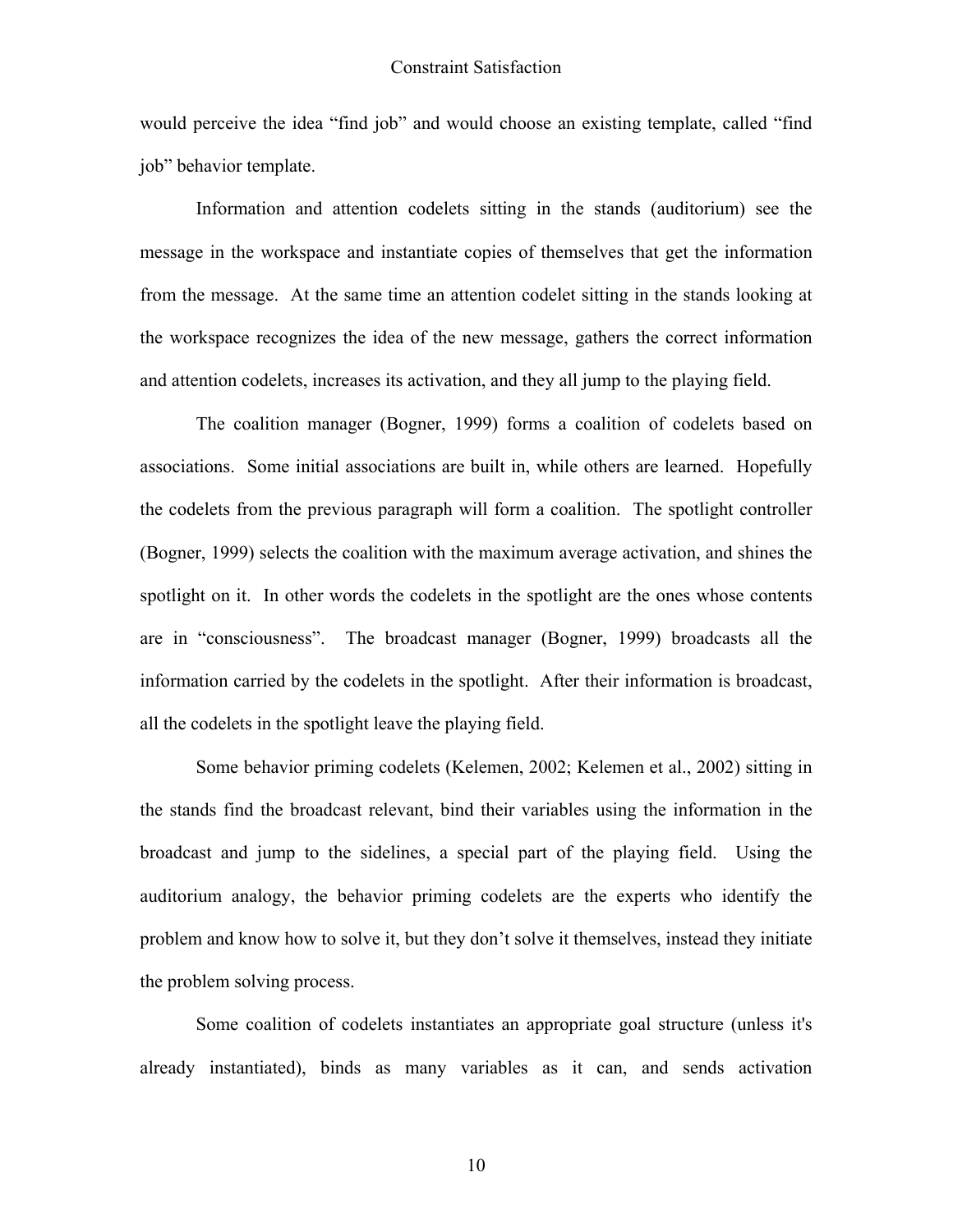(environmental link) to the initial behavior of the goal structure. A goal structure is a chunk of IDA's behavior network (Maes, 1990, 1992, Song and Franklin 2000; Kelemen 2002), which consist of linked behaviors, environmental states, goals and drives (Franklin, 1995). Each goal structure is trying to satisfy a drive or a goal. In the example thread, the first goal structure will look up the sailor's personnel record.

The behavior net eventually chooses and executes the initial behavior of the goal structure, causing it to instantiate codelets to create an SQL query to access the sailor's personnel record for the relevant fields, one field at a time. Behaviors get performed by codelets, called behavior codelets. The task of one behavior is typically done by one to four behavior codelets.

After the first behavior is selected an emotion and an action are written to the focus. With the current content of the focus, taking decay into consideration, IDA writes to SDM. The result of this query, the content of a single field, is copied to the corresponding fields in the workspace and the focus (internal perception). This triggers another SDM read of associations with this data. Attention codelets provoke another broadcast containing these contents. The answering behavior priming codelets send activation eventually causing another behavior in the goal structure to execute another query, yielding the content of another field that is again written to the workspace and the focus. This process continues until all the required fields are written into the workspace.

Then a different goal structure recovers information from the requisition list (current items from the job database). Upon execution this goal structure instantiates codelets to create SQL queries to access the relevant fields with matching Navy Enlisted Classification (NEC) (job qualifications) and matching paygrade resulting in a coarse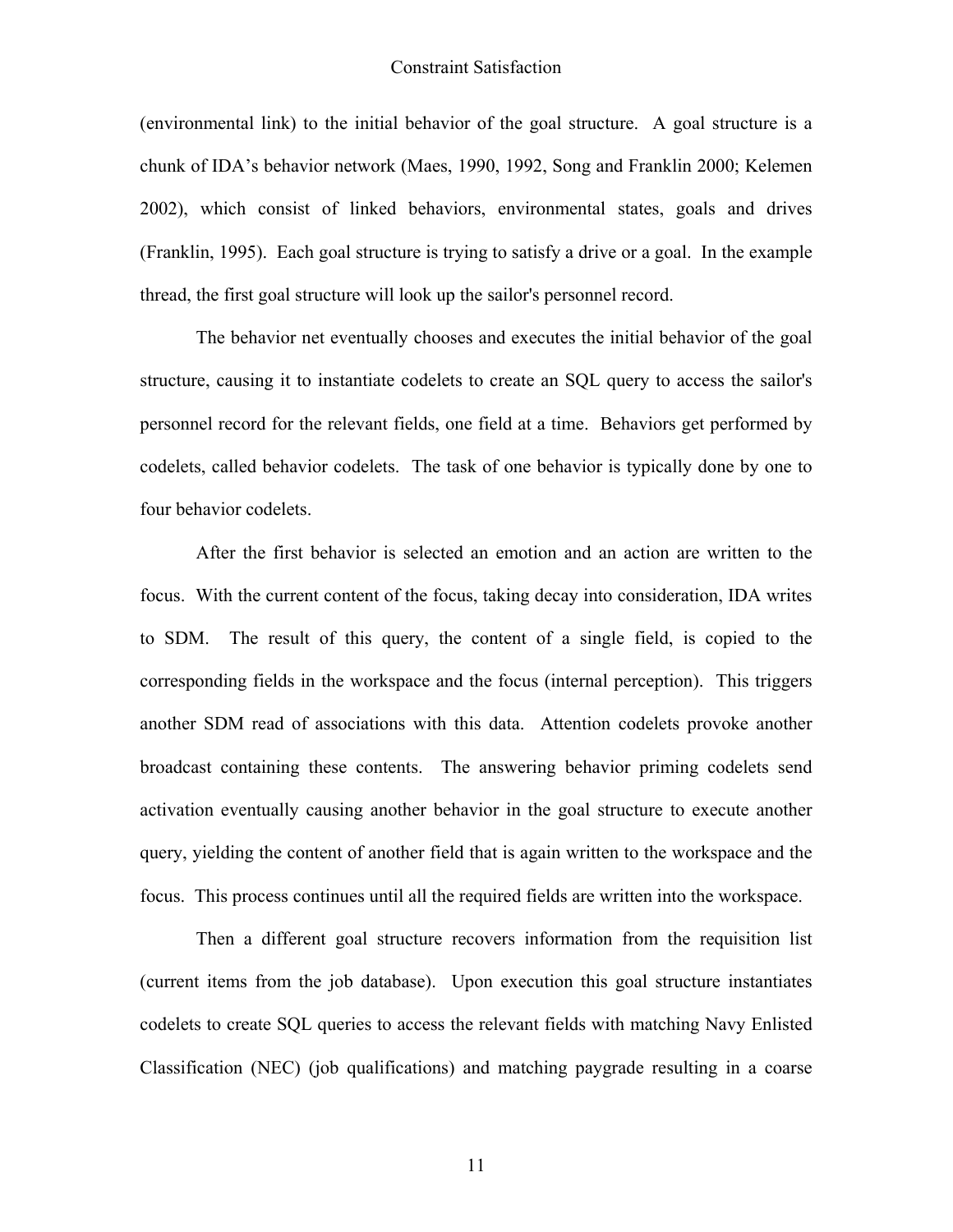selection of dozens of possible jobs. The same process through "consciousness" and the behavior network is used to retrieve each field. Again, the results of these queries are copied to the corresponding fields in the workspace (internal perception), with the requisite reads from and writes to long-term memory.

Yet another goal structure sends in turn each job from the coarse selection to the linear functional (part of the constraint satisfaction module) to receive its fitness value (Kelemen 2002; Kelemen et al., 2002). The process is again the same. As a result, the fitness values will be written to the workspace beside the corresponding jobs. Fitness values are assigned to sailor-job pairs reflecting degrees of potential matches. The higher the fitness value, the better the match is between sailor and job.

#### **Deliberation**

An attention codelet watching the workspace notices that all the jobs listed there have fitness values assigned to them. It picks the job with the highest fitness value, gathers information codelets for the job, jumps into the playing field, forms a coalition and, hopefully, gets its message broadcast. Behavior priming codelets in the stands find the broadcast relevant, jump to the sidelines, and instantiate a goal structure "To create a scenario for the job" (Song and Franklin, 2000; Franklin, 2000; Kondadadi and Franklin, 2001). Using our behavior net process as above, a possible detach date from the sailor's current job is calculated and written to the workspace by a behavior codelet using the Projected Rotation Date. (The Projected Rotation Date is the date a sailor has to report to his/her new job and each job comes with such date.) Another attention codelet notices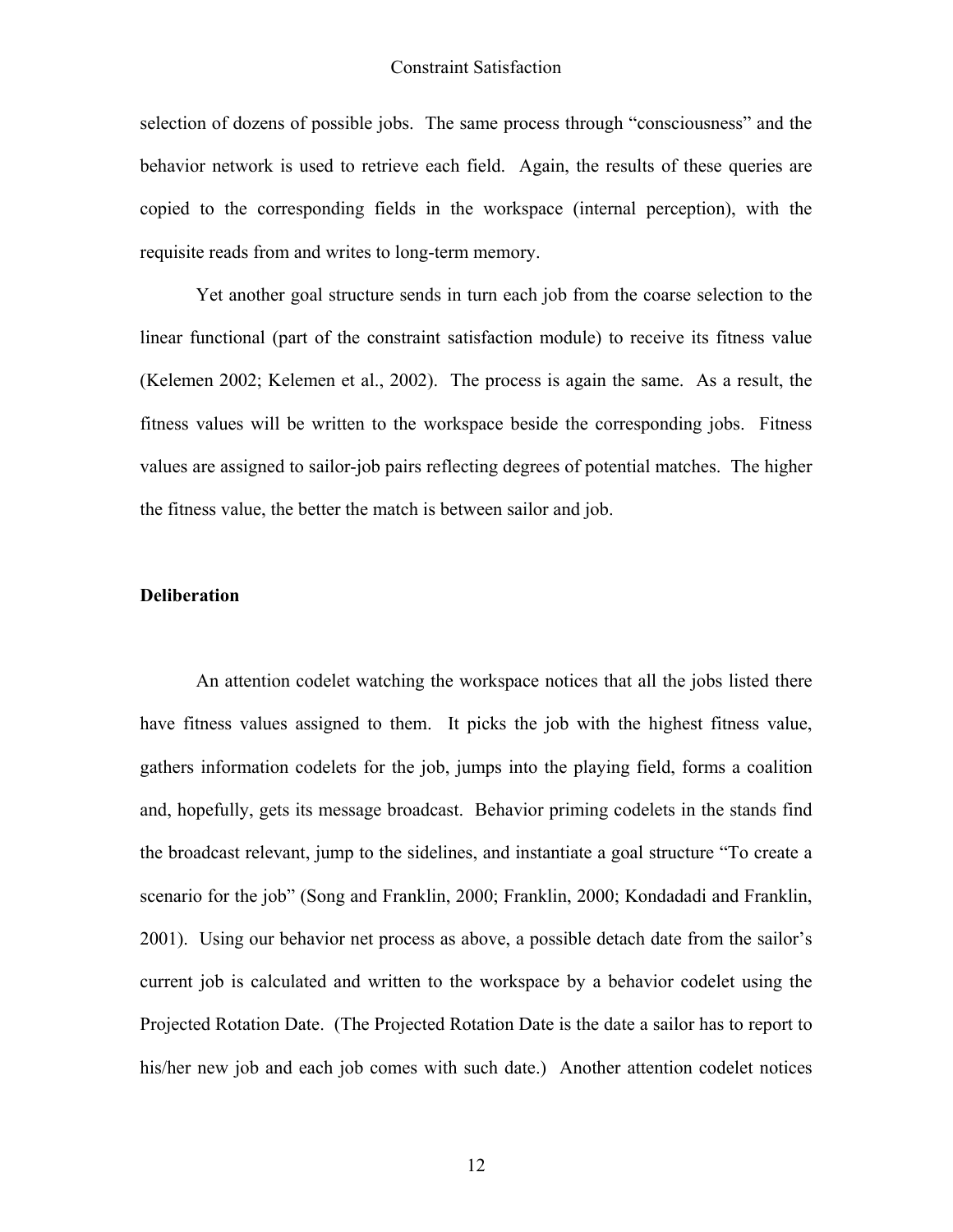this detach date and starts the process that adds leave time to the scenario. Similarly, travel time and proceed time (if needed) are added. The gap between the date the job should be filled in and the date the sailor would report to the job is calculated, and the scenario building process is started anew if needed.

This process of scenario building continues until an appropriate number of jobs are selected for offer to the sailor, or until there are no more jobs with sufficiently high fitness about which to build a scenario.

#### **Final selection according to Ideomotor Theory**

The players in this part of the drama are attention/emotion codelets who have preferences for jobs with certain attributes. One might be concerned with keeping moving costs down, another with job priority, and still another with the size of the arrival gap. Some might be concerned with two of these attributes. Another player is the timekeeper codelet to be described below.

At any time after at least one scenario has been completed, one of these attention/emotion codelets can propose a particular job that has a completed scenario. To do so he gathers information about which job he is proposing and brings it to "consciousness" if he can. In the stands is the timekeeper codelet. If enough time passes without an objection to this job or without the proposal of another job, the timekeeper marks the proposed job as one to be offered. This process can continue until two, or even three, jobs have been so marked.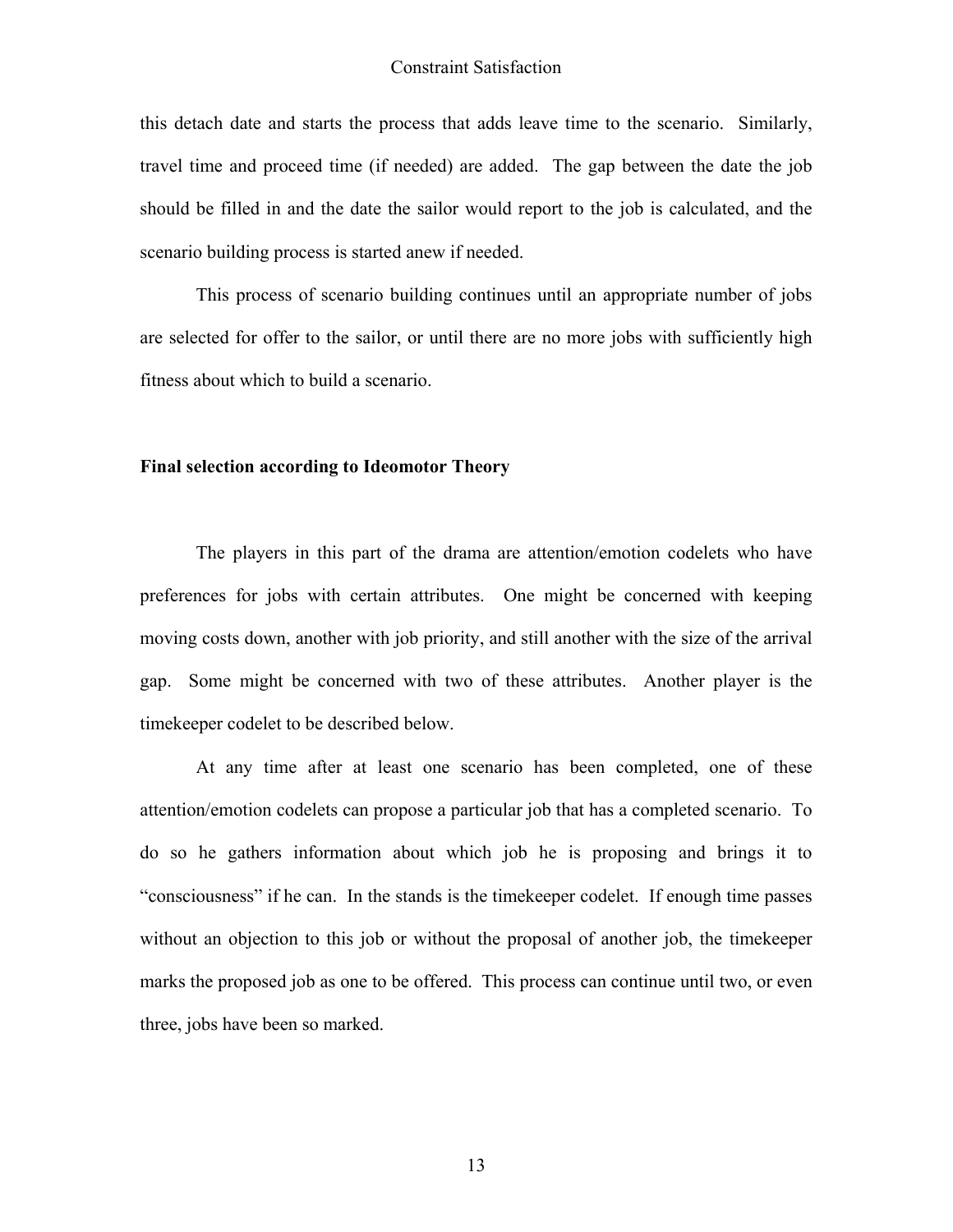On the other hand, one of these attention/emotion codelets might choose to object or to propose a different job to be offered. This is done in the same way, with the attention/emotion codelet gathering information and coming to "consciousness". In the case of a new proposal, it simply replaces the old proposal, but with a reduction in the timekeeper's patience, and is handled in the same way. An objection, unless soon followed by a new proposal, or a reproposal of the original (with less activation to get to "consciousness"), results in another scenario initiated by the attention codelet who has been competing with proposers for "consciousness".

After a proposal is accepted, the process continues until three are accepted, or until no more scenarios are being created and the timekeeper is out of patience (James, 1890; Franklin 2000; Kondadadi & Franklin, 2001). He then calls a halt, setting a flag to this effect in the workspace.

#### **Creating a message, offering a job (language generation module)**

The appropriate attention codelet notices the end of job selection flag and begins the message generation process by gaining "consciousness" with the appropriate information codelets (sailor's name, paygrade, etc).

The same action selection process recruits a codelet who writes the first paragraph of the message, the appropriate salutation, into the workspace. Another attention codelet gains "consciousness" with the salutation and with the number of jobs to be offered. The same action selection process results in the second paragraph, the introduction, being written into the workspace. This whole process repeats until paragraphs for each job to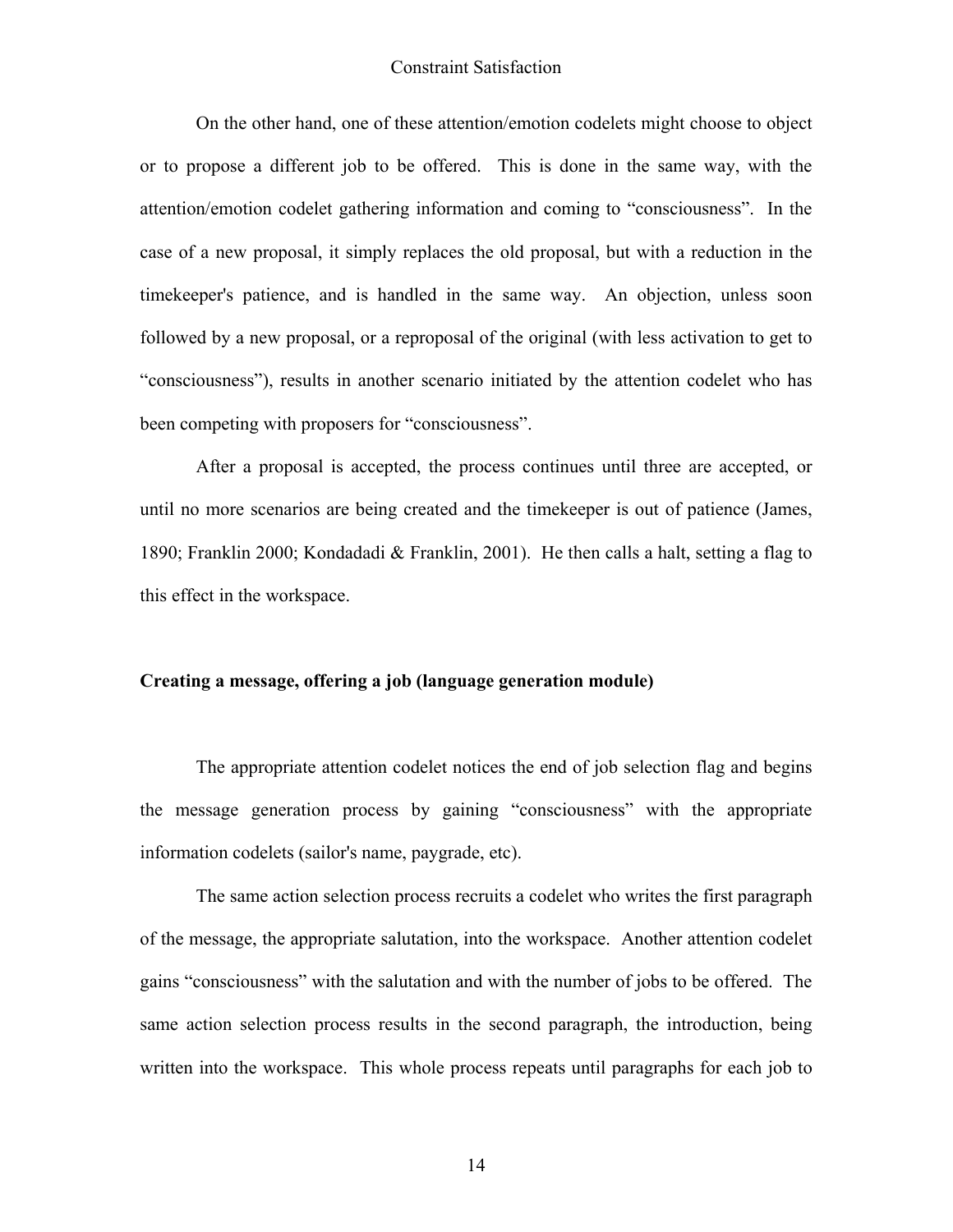be offered and a closing paragraph are written into the workspace (the message). IDA signs her name, copies the appropriate content of the workspace into an email body, fills out the remaining fields of the email and sends the email message using the same action selection process.

#### THREAD END

This completes our description of the thread. With constraint satisfaction's place in the process laid out, we turn to a detailed description.

## **Constraint Satisfaction in IDA**

Constraint satisfaction in IDA happens in three separate phases. The first is called coarse selection, which happens when IDA is looking for jobs for a given sailor using certain criteria. If a job doesn't match all the criteria specified in the SQL query then it doesn't pass this phase. IDA uses job qualification match (NEC match), meaning that the sailor must have at least one trained skill required by the job. IDA also uses paygrade match meaning that the sailor's paygrade can't be off by more than one from the job's preferred paygrade. IDA uses the Navy's Assignment Policy Management System's (APMS) sailor and job databases, which include up to date detailed data on sailors and available jobs. Various additional sailor community specific criteria are also in place. Depending on the community and the paygrade of the sailor a handful to hundreds of jobs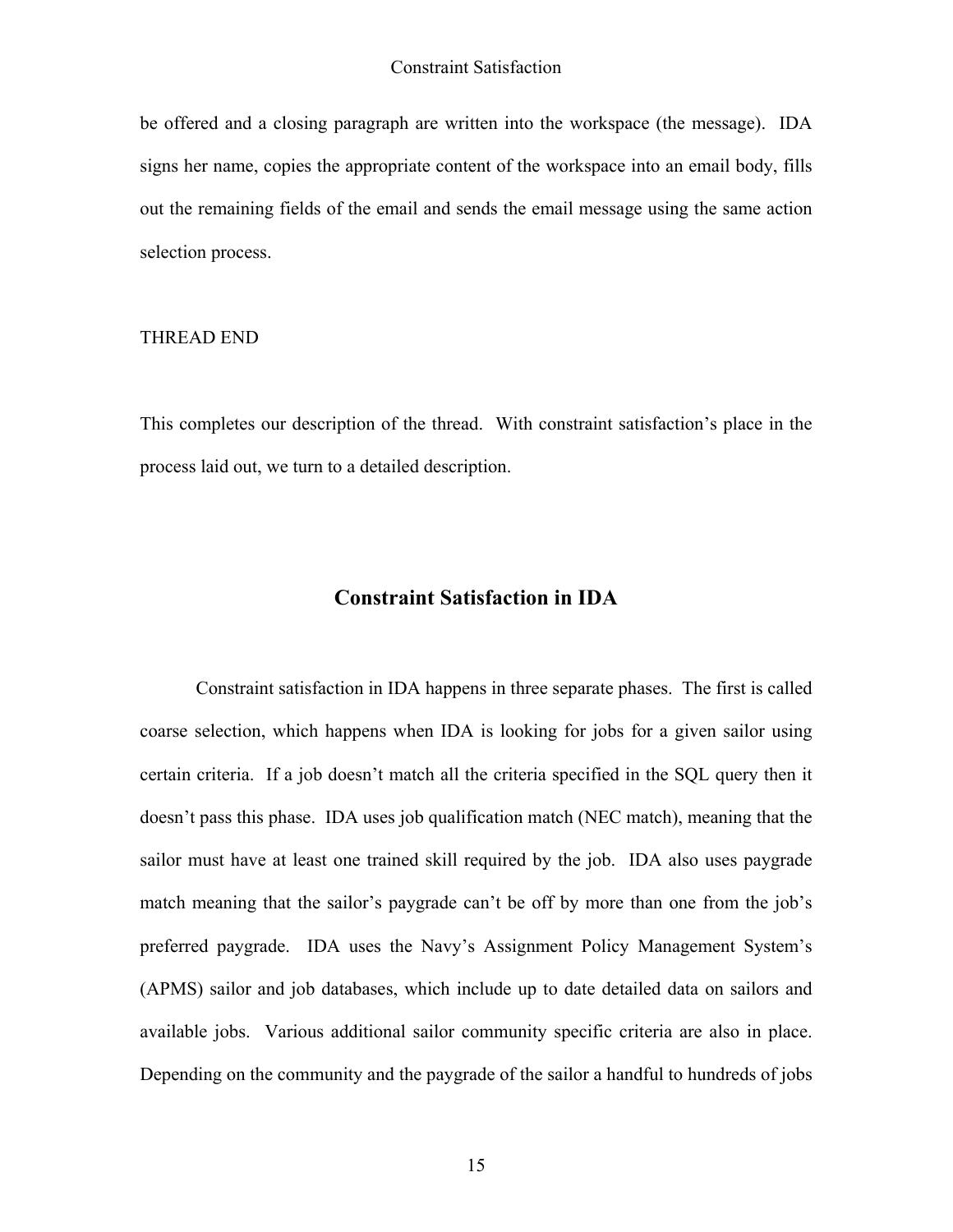pass the coarse selection. Once the coarse selection is over the second phase of the constraint satisfaction takes place.

The second phase of the constraint satisfaction is done with a linear functional. As we will see below a functional assigns normalized fitness values for each job in the workspace for the given sailor at the given time considering several additional constraints. Once the linear functional has done its job, each job in the workspace will have a fitness value assigned to it.

Then the third phase of the constraint satisfaction takes place, what we call deliberation. In the deliberation module, as we have seen above, temporal scenarios are created for the high fitness jobs. On the basis of these scenarios jobs are proposed and some of them may be accepted for offering to the sailor. Issues like timing, costs, feasibility, and training are taken care of in the deliberation module. Emotions also play an important role in this module. For example, if a sailor makes IDA mad, the timekeeper may run out of patience earlier resulting in fewer jobs with scenarios, and therefore fewer jobs to be offered to that sailor.

#### **The Linear Functional**

Though the Navy has about 600 constraints (issues), about 500 of them apply only to small groups of jobs/sailors and are seldom considered by a detailer. The remaining, approximately, 100 constraints bear very different importance, and different detailers may consider different ones more important then others, even if handling the same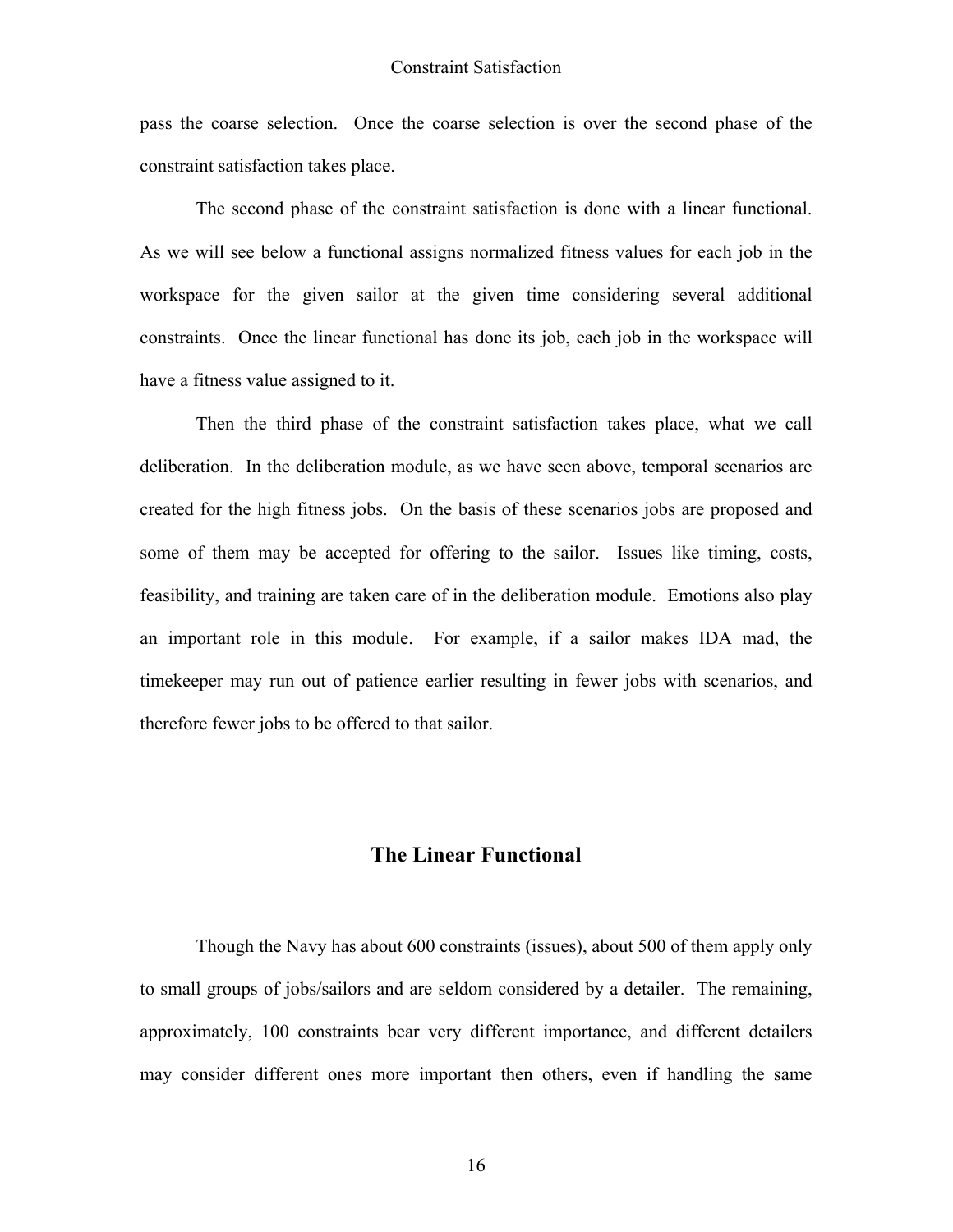community. Changing the community may largely change the importance of constraints, and as time goes by there is a natural change in their relevance too.

We distinguish three levels of constraints in IDA: hard, soft, and semi-hard. A hard constraint always has to be satisfied and is such that a sailor's eligibility can't be earned before the sailor's new assignment. If it is not satisfied, then the sailor is not eligible for that job. A soft constraint does not have to be satisfied, though desired. A semi-hard constraint has to be satisfied, but eligibility can be earned before the sailor's new assignment. Decisions on whether individual constraints should be hard, soft, or semi-hard were made by us based on input from Navy detailers. These decisions were relatively straightforward. We will see examples for each later.

Similarly, the constraints can also be divided into three classes according to whose interest they serve: sailor, command, and Navy constraints.

Some of the sailor constraints are:

- Sailor wants to be stationed in a certain place

- Sailor wants to serve on a specific ship/command

- Sailor wants training

- Sailor doesn't want training

- Sailor wants to be at sea

- Sailor wants to be on shore

- Sailor wants promotion opportunity

- Sailor wants schooling for his child, etc.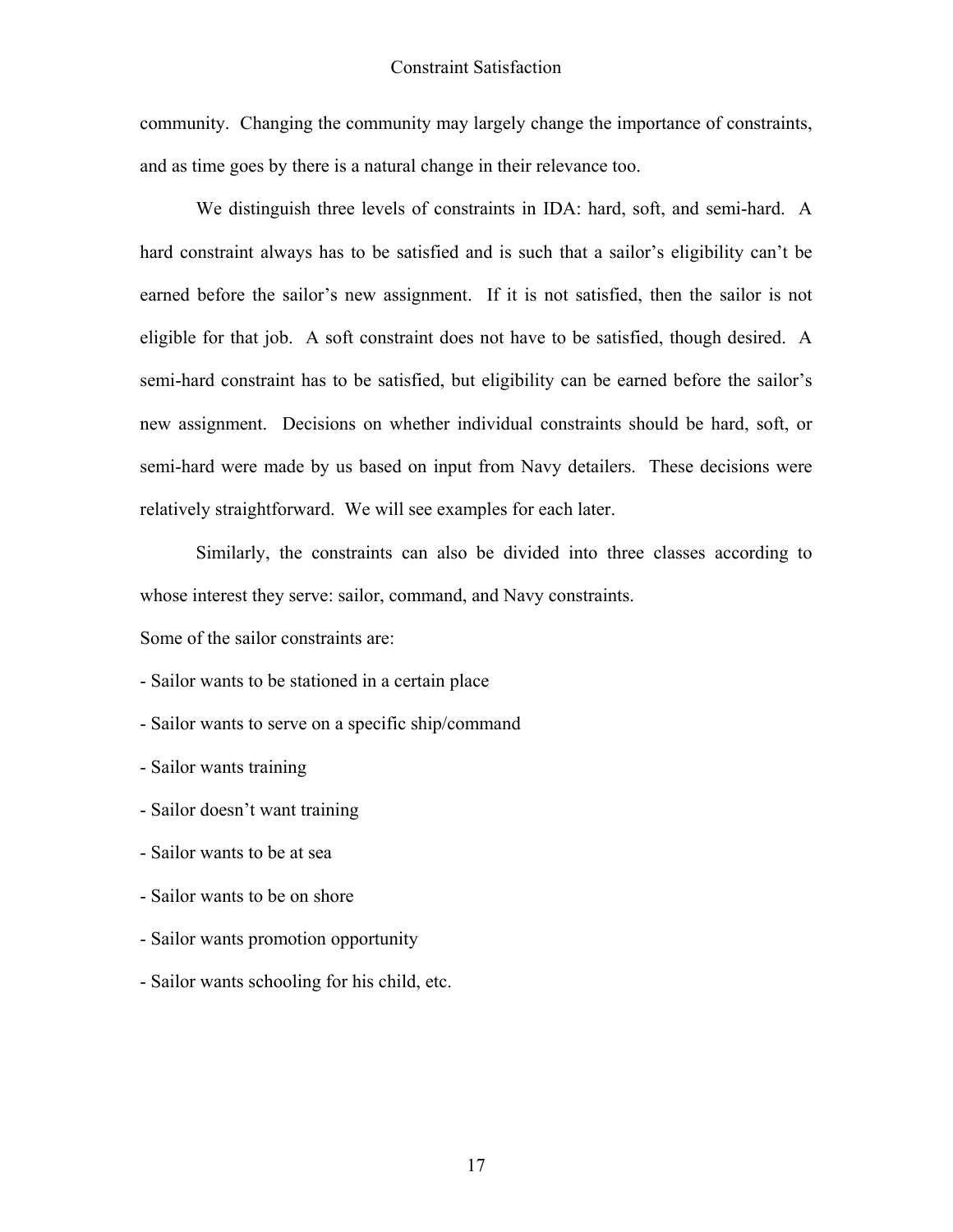The first three are the most typical requests from sailors and are the most respected by detailers.

Some of the command constraints are:

- Sailor has appropriate job skills
- Job priority (some jobs are more important to be filled than others at a given time)
- Sailor is in a certain age group
- Paygrade (Sailor's paygrade has to match the job's paygrade)

Some of the Navy constraints are:

- Keep down moving costs

- Geographic Location (it is better to assign a sailor in the same geographic location where he currently serves)

- It is better to assign a sailor to a job with his existing job skills without needing further training

- Manning Control Authority (The Navy sets a quota for the number of enlisted people for the Pacific and Atlantic coast and it's bad to go above or below it. If the difference between the Pacific and Atlantic manning is larger than 5% then it's better to assign a sailor to the coast with lower manning.)

To consider all the constraints simultaneously we need a common currency function, a function which compares time with money, sailor preferences with Navy policies and so on. To account for all the constraints simultaneously we apply a linear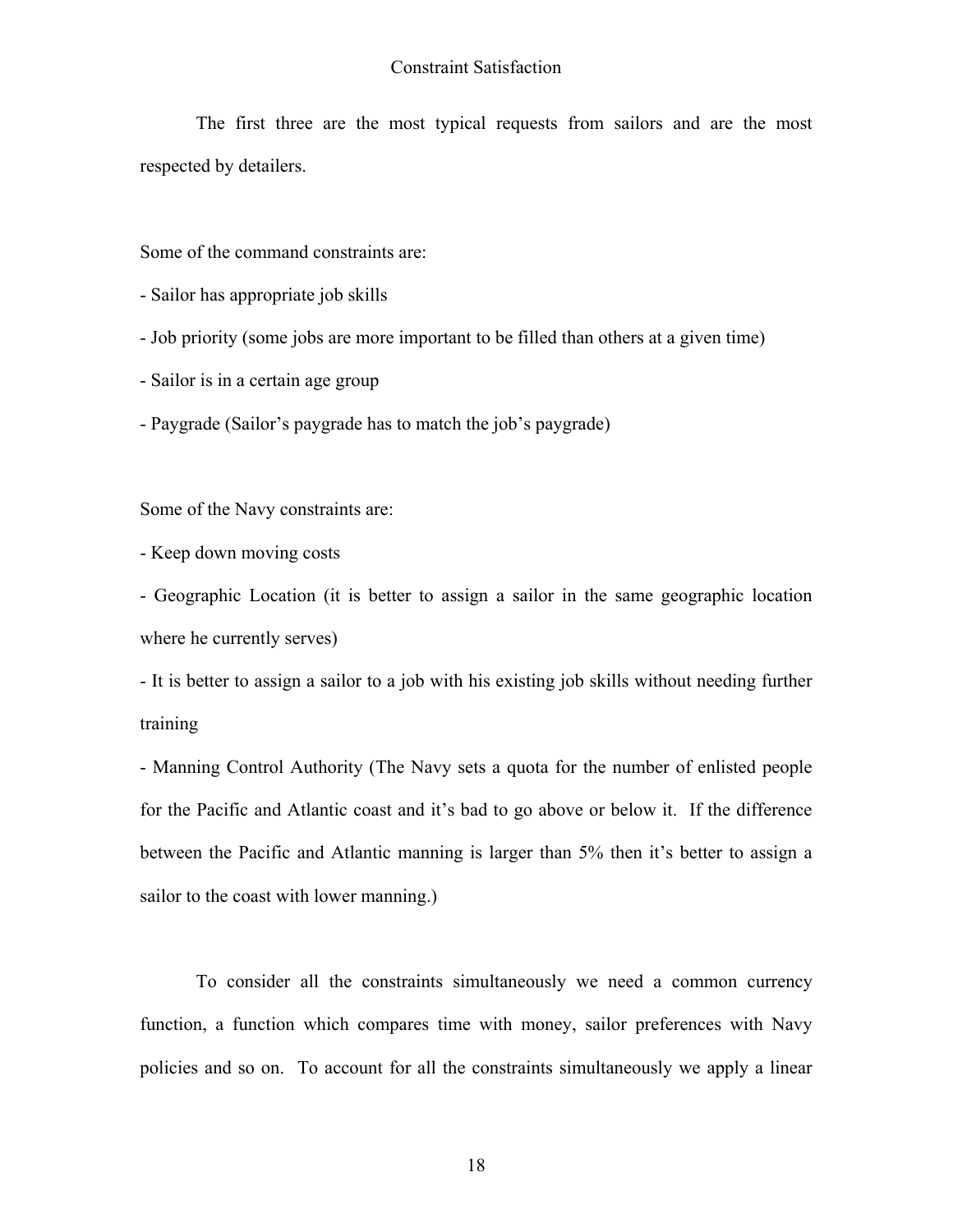functional (a convenient abuse of language with the hard constraints as products) with the following form:

$$
F(x) = (\prod_{i=1}^{m} c_i(x_i))^{*} \sum_{j=1}^{n} a_j f_j(x_{m+j}),
$$

where

 $x_i$  (i=1,…,m+n) are input vectors of variables, which are not necessarily disjoint in their variables and  $\overline{x}$  is the union of all the variables occurring in all the  $\overline{x}$  s

 $c_i$  (i=1,…,m) is a Boolean function for the i'th hard constraint; it yields 1 if the corresponding hard constraint is satisfied, otherwise it yields 0.

 $f_i$  (j=1,…,n) is a function for the j'th soft constraint; it yields values in [0,1] (the closed unit interval of real numbers)

*aj* (j=1,…,n) is a coefficient, constant in [0,1] (the closed unit interval of real numbers) for the j'th soft constraint.

The equation

$$
\sum_{j=1}^n a_j = 1
$$

guarantees that F will yield values in [0,1]. This will also be useful later for tuning purposes (the actual setup of the  $a_i$  coefficients).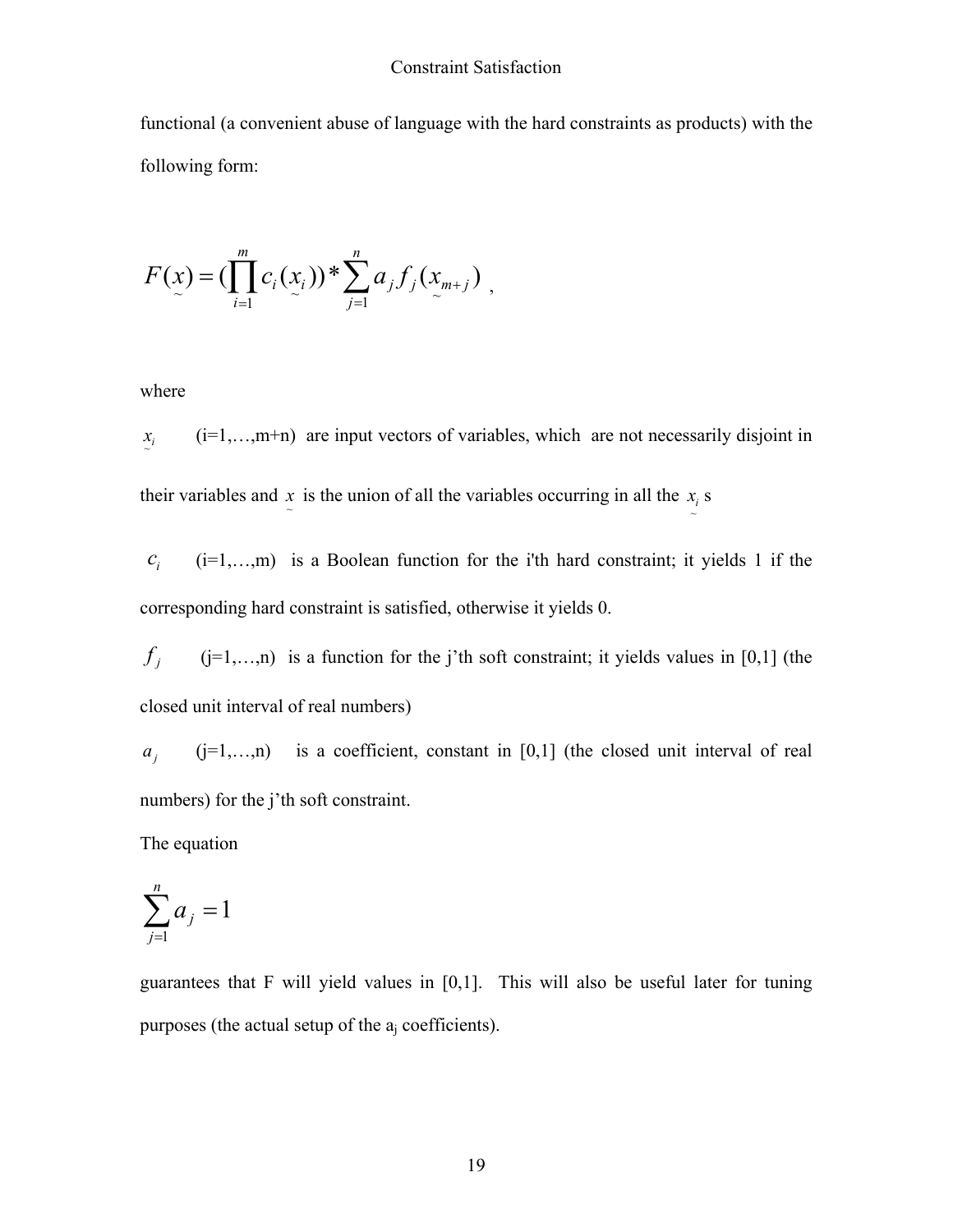Every  $f_i$  is a function which measures how well the j'th soft constraint is satisfied if we were to offer the given job to the given sailor at the given time. These functions are monotonic, but not necessary linear, however often they are. The setup these functions was based on community specific knowledge, up to date Navy policies, and common sense. Detailers, who handle communities are the most useful source of information.

Every aj tells how important is the j'th soft constraint in relation to the others. This gives the common currency property, where we can specify which constraint we care about most at a given time frame.

Note that if a hard constraint is satisfied then it doesn't change the value of F, but if it is not then  $F=0$ , which means that the sailor doesn't match the given job, so he/she is not eligible for it. F=1 would be the ideal job for the sailor, which practically never happens due to the long functional and the sometimes self-contradicting constraints.

After the sailor's particulars are in the workspace behavior codelets of the linear functional module calculate all the function values for each of the constraints for one job and write them to the workspace, where other modules can access it as well. Once all the values are in place a different behavior codelet calculates and writes the final fitness to the workspace. The process continues until all the jobs have fitness values assigned. Once each job is assigned a fitness value, the deliberation module may build temporal scenarios on high fitness jobs over threshold in order to find jobs for final offering to the sailor. Note that different sailors in the same community are subject to the same F functional at a given time frame. Different communities have different F functional.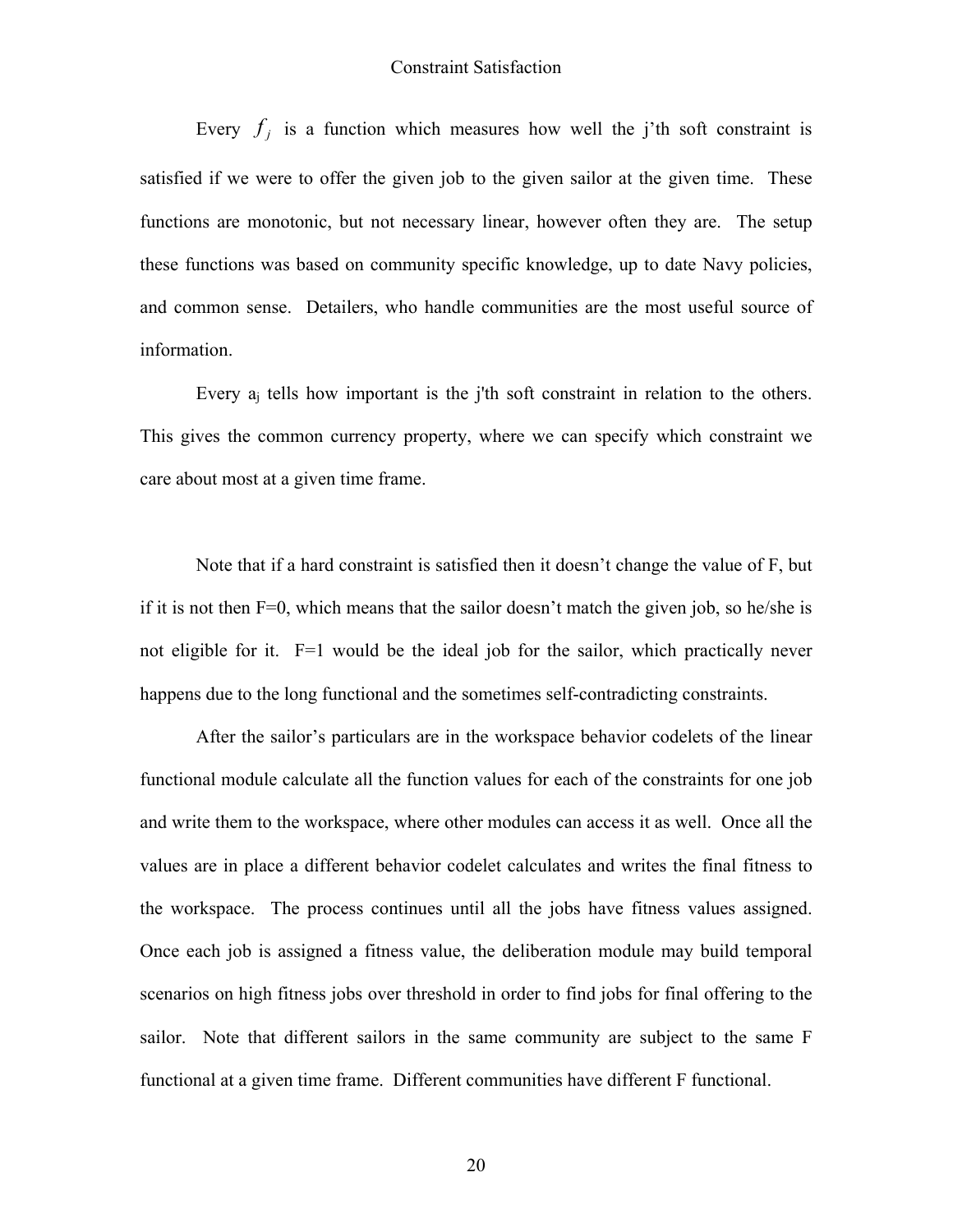## **Implementation of IDA**

IDA was implemented in Java and was successfully tested on machines with a minimum of 333MHz Pentium-II processor and 64 MB RAM. The newer, faster machines provided better performance in terms of running time, but not in terms of problem solving skills. To access real sailor and job information IDA used the Navy's APMS job and sailor databases.

IDA was implemented for several communities. The following constraints apply to all communities IDA currently considers. They were all implemented in the linear functional module. (Constraints are listed on the left side, and the corresponding behavior codelets with the functions they implement are in parenthesis on the right side.)

#### **Hard Constraint: Behavior codelet:**

1. Sea/Shore Rotation Match (CalculateSeaShoreMatch.class, c<sub>1</sub> function)

 According to Navy policy if a sailor served on shore then his next assignment must be on sea. This codelet, if executed, returns 1 if the considered job satisfies the "sea/shore rotation" policy. Otherwise it returns 0.

2. Dependents Match  $\qquad (CalculateDependentsMatch.class, c_2 function)$ 

 This codelet, if executed, returns 1 if the considered sailor and job satisfies the "No more than 4 dependents to overseas location" policy. Otherwise it returns 0.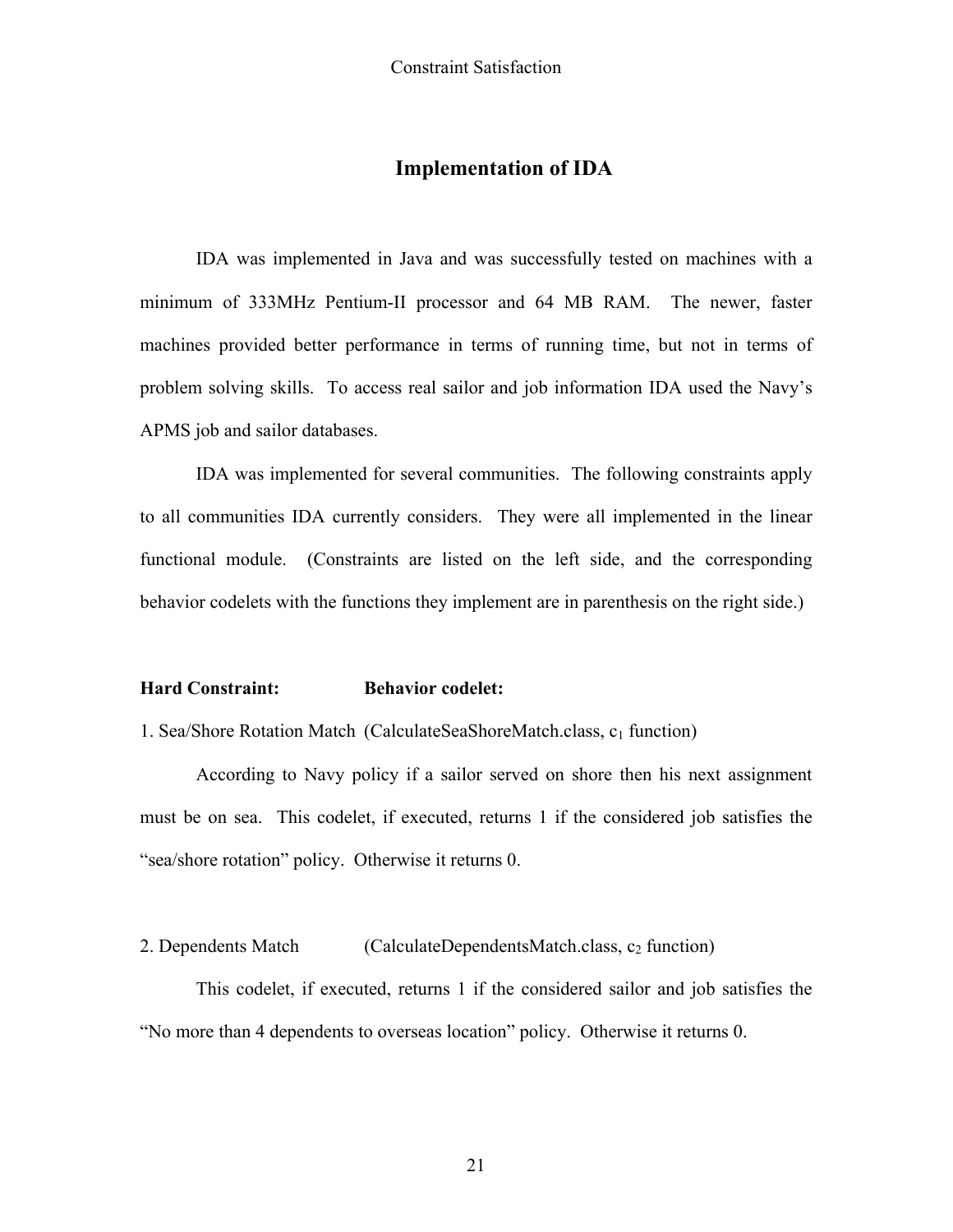#### **Soft Constraint:**

1. Job Priority Match  $(CalculateJobPriorityMatch.class, f<sub>1</sub> function)$ 

Each job in the job database has a priority. The higher the job priority the more important it is to fill in the job. Accordingly, the function assigns  $f_1=1$  if the job priority is 1, and is linearly decreases to 0 for job priority 101. Jobs with priority 102 or above get  $f_1=0$  assigned.

#### 2. Order Cost Match  $\qquad (CalculateOrderCostMatch.class, f_2 function)$

 This is the moving cost. The lower the cost the better the match is. If the moving cost is \$0 then  $f_2=1$ , and it linearly decreases to  $f_2=0$  for \$100,000, and stays 0 over \$100,000. Moving costs are automatically calculated by the Autocost software, which was provided by the Navy and was integrated with IDA. Autocost calculates moving costs from Area Type Codes (ATC), paygrades, and the number of dependents.

#### 3. Location Preference Match (CalculateLocationPreferenceMatch.class, f<sub>3</sub> function)

 The sailor's primary, secondary and tertiary preferences are kept for sea, shore and overseas locations in APMS using Area Type Codes. This function checks if the ATC of the sailor's preference matches the considered job's ATC. If the primary preference is matched then  $f_3=1$ , if the secondary then  $f_3=0.67$ , if the tertiary then  $f_3=0.33$ , otherwise  $f_3=0$ .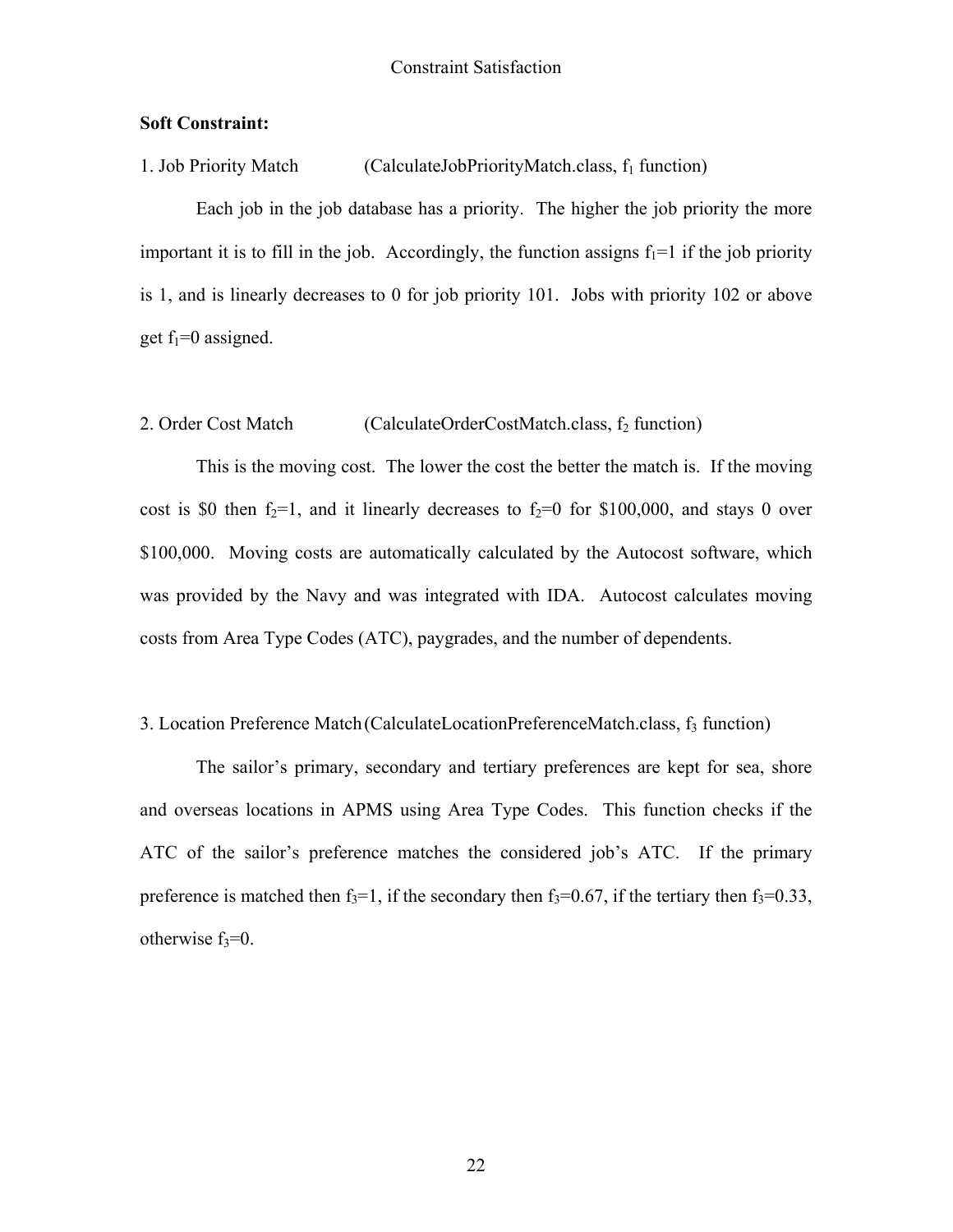4. NEC Reutilization Match (CalculateNECReutilizationMatch.class,  $f_4$  function)

Up to five Navy Enlisted Classification codes (skills acquired via training) are kept in Navy databases about enlisted people. Jobs may ask for up to two NECs. No sailor can get a job without an NEC required by the job, though having both is not preferred. This function assigns  $f_4=1$  if the job's first NEC matches the sailors first NEC,  $f_4=0.9$  if the jobs second NEC matches the sailor's first NEC,  $f_4=0.8$  if the jobs first NEC matches the sailors second NEC, and so on. If only the job's second NEC matches the sailor's fifth NEC then  $f_4=0.1$ , and  $f_4=0$  if there is no match. Note that the NEC Reutilization Match is a soft constraint therefore it can be violated. However, a different NEC consideration, called NEC Match was already taken care of in the coarse selection therefore no jobs without NEC Match would be considered by the linear functional in IDA.

#### 5. Paygrade Match (Soft)  $\qquad \qquad$  (CalculatePaygradeMatch.class,  $f_5$  function)

This function assigns  $f_5=1$  if the sailor's paygrade equals the job's paygrade,  $f_5=0.5$  if the sailor's paygrade is off by one and  $f_5=0$  otherwise. Note that a hard version of the paygrade match was applied in the coarse selection, so jobs whose paygrade is off by more than one from the sailor's paygrade are not considered by the linear functional.

6. Geographic Location Match (CalculateGeographicLocationMatch.class,  $f_6$  function)

This function assigns  $f_6=1$  if the sailor's current ATC is the same as the proposed job's ATC and  $f_6=0$  otherwise.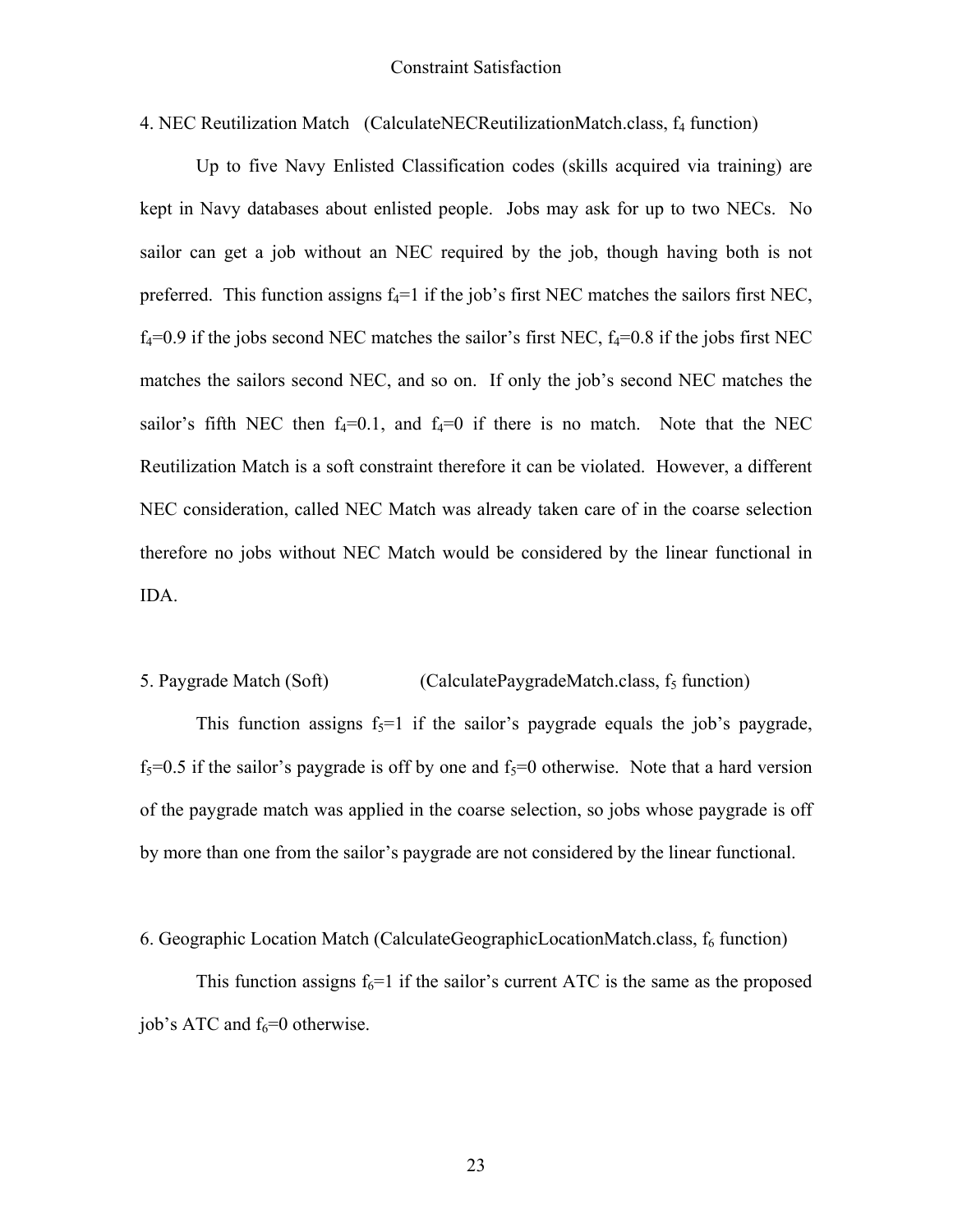Various other community specific constraints have been implemented in IDA. As we have seen above IDA applies a minimum of two hard constraints in the coarse selection, two hard and six soft constraints in the linear functional. To settle which hard constraints are considered in the coarse selection and which in the linear functional we followed cognitive modeling of detailers and cost efficiency. Note that even for such a small set of constraints like the above some overlap applies. The Order Cost Match and the Geographic Location Match are highly correlated, but it's not so obvious. Although moves within an ATC tend to be cheap, some ATCs are large. Therefore the cost of a move within an ATC sometimes can be significant.

In practice the vast majority of jobs get discarded because of a failing hard constraint in both the coarse selection and the linear functional. On the other hand soft constraints by themselves practically never make a fitness value 0. To get a fitness value of 1 is practically impossible. The deliberation module will consider jobs with fitness over threshold, which is currently set to 0.35. Please note that the three phases of constraint satisfaction could be done in one, but for both cognitive modeling and task efficiency we choose not to do so. The three significantly different phases also give us a better overview and control over the agent. Finally, due to their delicate nature, semihard constraints are all handled in the third phase of constraint satisfaction: in the deliberation module.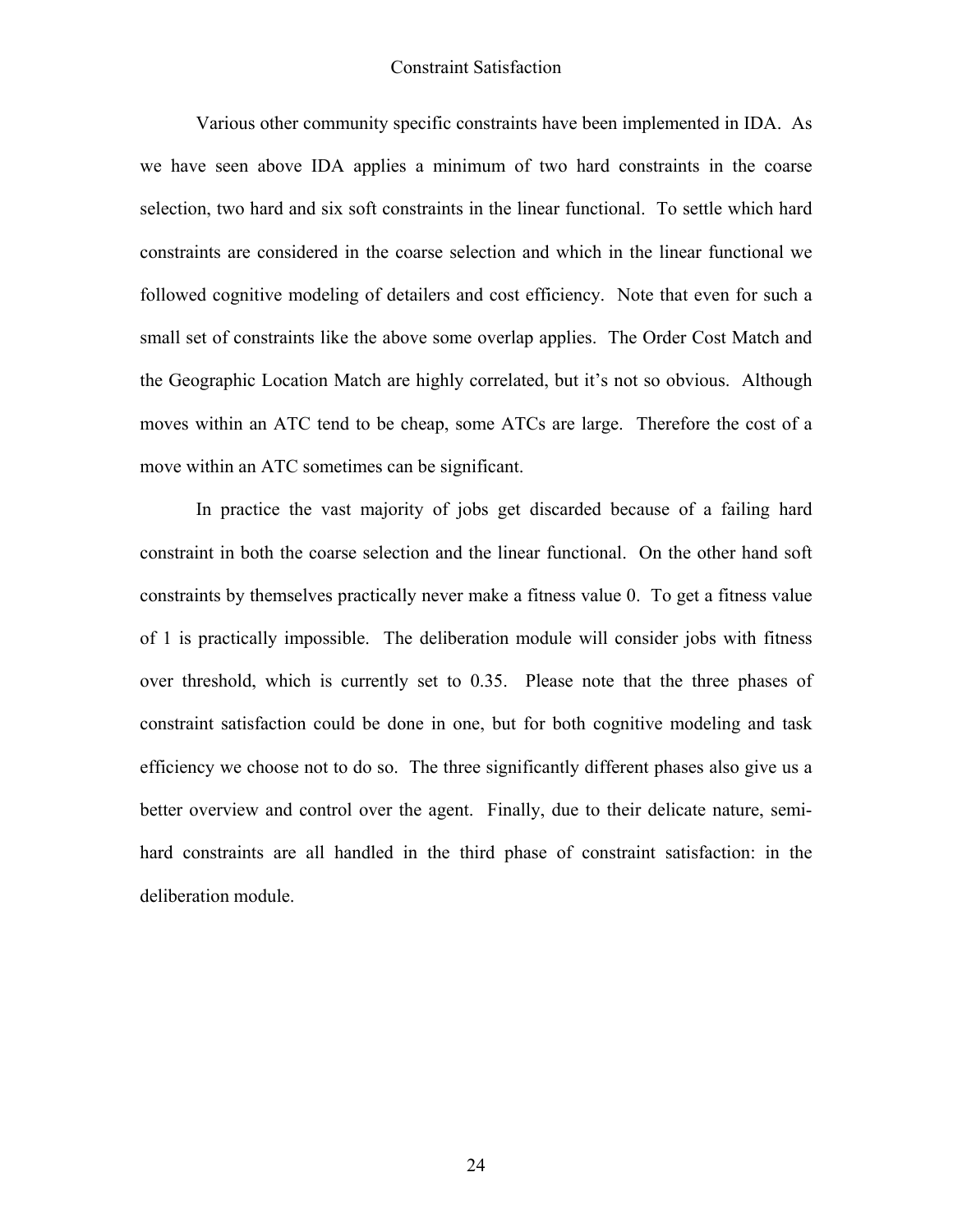Table 1. shows the data of a sailor which is used by the constraint satisfaction. The data contains the followings: SeaShore code, NEC1-5, Number of dependents, Sea Location Preference 1-3, Shore Location Preference 1-3, Overseas Location Preference 1-3, Area Type Code, Paygrade respectively.

| 7606 | 7609 |  |  | <b>GMY</b> | <b>GMY</b> | <b>FNO</b> | <b>GPS</b> | GKE I | GMY BERIC |  | CUB GUM | <b>ELA</b> |  |
|------|------|--|--|------------|------------|------------|------------|-------|-----------|--|---------|------------|--|
|      |      |  |  |            |            |            |            |       |           |  |         |            |  |

Table 1. Sailor's data

Table 2. shows seven examples for job data which are used by IDA. The data contains the followings: SeaShore code, Area Type Code, Paygrade, NEC1-2, Job Priority, value for  $c_1$ ,  $c_2$ ,  $f_1-f_6$ , functions, and finally F, the overall fitness value. Note that  $a_1=a_2=a_3=a_4=0.2$  and  $a_5=a_6=0.1$  coefficients were used for demonstration purposes.

| 2 | <b>FNO</b> | 6 | 7612 |    |   |   |      | 0.91 | 0.33 |     |    | 0 | 0.548 |
|---|------------|---|------|----|---|---|------|------|------|-----|----|---|-------|
| 2 | <b>FNO</b> | 6 | 7617 | 2  |   | 4 | 0.99 | 0.88 | 0.33 | 0   |    | 0 | 0.54  |
| 2 | <b>FNO</b> | 6 | 7618 | 5  |   |   | 0.96 | 0.91 | 0.33 | 0   |    | 0 | 0.54  |
| 2 | ING        | 6 | 7618 | 4  | и | 4 | 0.97 | 0.85 | 0    |     |    | 0 | 0.464 |
| 2 | <b>FNO</b> | 6 | 7609 | 8  |   |   | 0.93 | 0.95 | 0.33 | 0.8 | -1 | 0 | 0.702 |
| 2 | <b>FNO</b> | 6 | 7606 |    |   |   | 0.94 | 0.93 | 0.33 |     |    | 0 | 0.74  |
| 3 | <b>ICE</b> | 6 | 7609 | 10 | и |   | 0.91 | 0.74 | 0    | 0.8 |    | 0 | 0.59  |

Table 2. Job's data, function values, and fitness values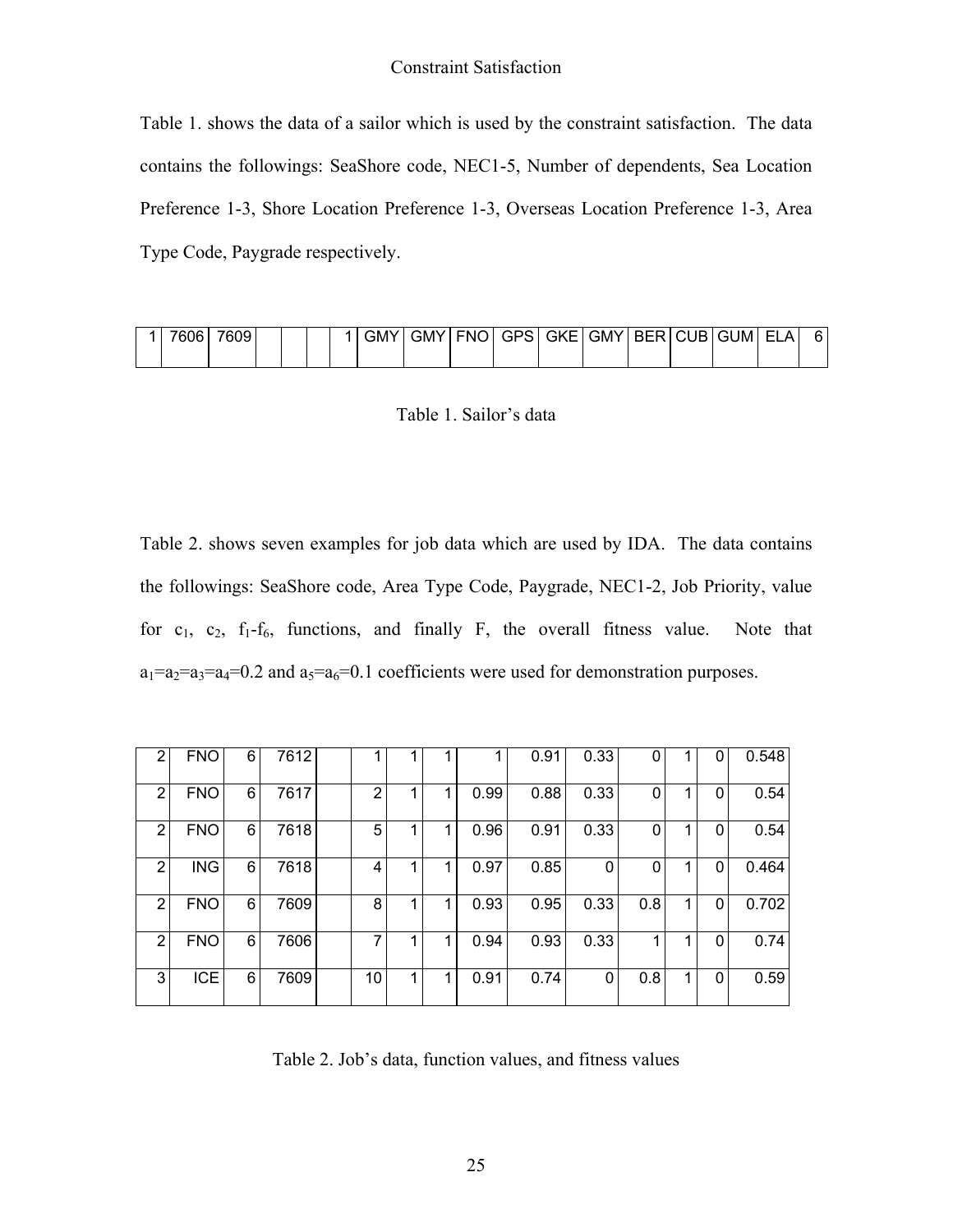## **"Conscious" Constraint Satisfaction in IDA**

IDA currently has two versions of the second phase of the constraint satisfaction module: an unconscious and a "conscious" one. In the case of the unconscious linear functional only one attention codelet goes to "consciousness", the one, which realizes that the perception module has finished its job. In the "conscious" version each needed sailor and job data item goes to "consciousness" as well as the value for each hard constraint, soft constraint and the final fitness for each job.

The linear functional module can be viewed as an external module from a cognitive agent, because it's a little bit hard (but not impossible) to find it's true parallel in a human agent who calculates functions, and applies coefficients to come up with a normalized real value to measure the "fitness" of a possible job for a given sailor at a given time. On the other hand every detailer must have his own judgment to consider various constraints in order to decide which jobs are suitable for a sailor. A detailer may make such decisions unconsciously, but usually it is a conscious decision. This is comparable to a linear functional approach of the constraint satisfaction problem in IDA.

Because of the more than 300 parallel running java threads taking up resources, the long delay cycles in some of them to conform to the "consciousness" module, the large sized emotion network, the usage of a graphical user interface for demonstration purposes, and various other reasons, running the presented IDA thread is very time consuming. A typical run on a 333MHz 64MB PC takes about 30 minutes with the unconscious linear functional and 40 minutes with the "conscious" one. On a 1GHz,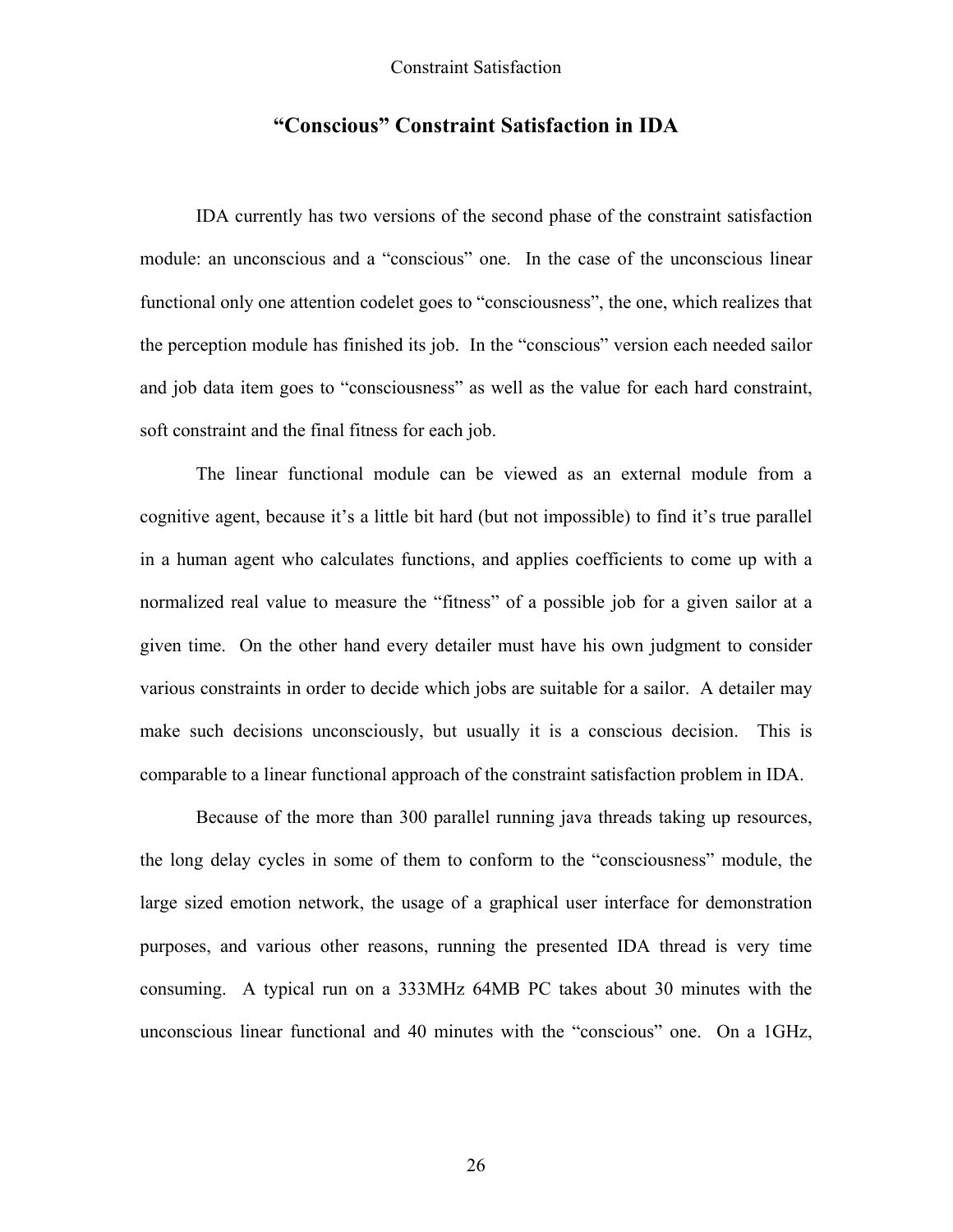1GB dual processor computer these times were improved to about 8 minutes for the unconscious, 11 minutes for the "conscious" one.

If we just start up IDA and run through the thread once then the linear functional assigns the same values weather it is "conscious" or not, and it runs through only once. Therefore, in this case, making the linear functional "conscious" wouldn't buy us anything other than cognitive modeling. On the other hand if we run IDA over time and allow her (IDA) to handle multiple, perhaps different kinds of, emails in the same run, the two versions perform differently. Consider, for example, the following situation: after an incoming message from a given sailor asking for a job, IDA has performed the above process (the thread), found two suitable jobs and offered them to the sailor. Now a new email comes from the same sailor saying that he doesn't like either of the jobs and asks why he wasn't offered a particular third one. Now IDA needs to find out why she didn't offer the job to the sailor earlier. The answer can't simply be "the fitness of the job was too low for you"; she needs to find out exactly why. If IDA did the entire constraint satisfaction unconsciously then she needs to go through it with the same data consciously, in order to find out where the sailor missed the most points and why. Note that she can only do this if she has access to the same data. Such data might be recovered from the long term memory, because it was written there during the first run (since everything that goes to the workspace goes to the SDM too). Once the reason is found, the negotiation module can produce the proper answer with the main reason or reasons. Notice that this highly resembles what a human detailer would do; therefore for cognitive modeling it is the right thing to do. However the issue of efficiency requires more discussion. The cost of "consciousness" is high, so avoiding it for the first pass seems to be justified. For the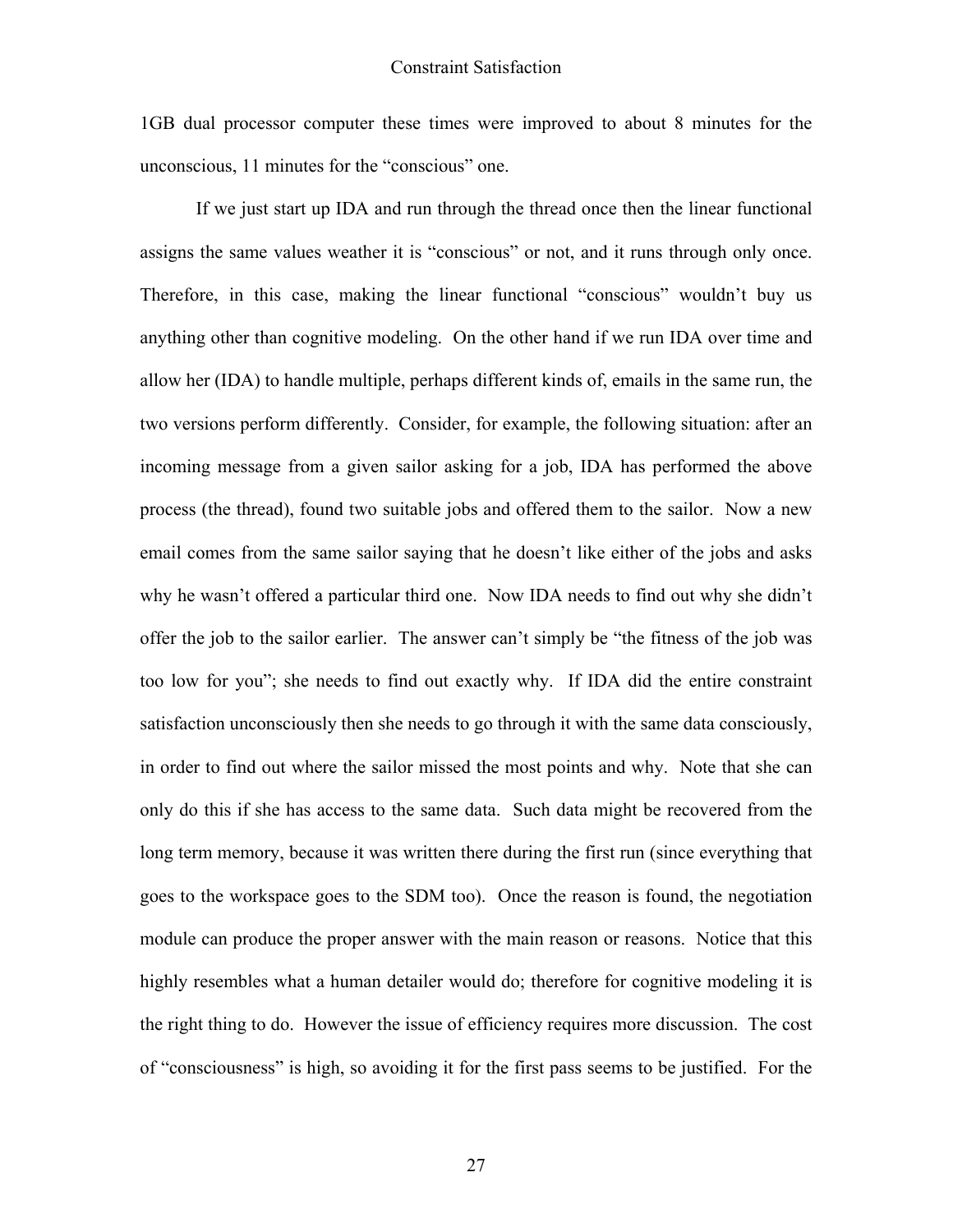second pass the same unconscious module would never produce a detailed answer, only the fitness, which is not enough to answer the sailor's second question.

As opposed to the previous two-pass system, in a one pass system where the constraints satisfaction (in particular the linear functional) always happens consciously, the needed data might be written to long term memory, and could be recovered later from there, but not with absolute certainty (just like from a human memory). To do so, a "very conscious" constraint satisfaction is necessary, which is not only "conscious" of the data, and the fitness, but also of each of the  $c_i$  hard constraints and the  $f_i$  soft constraints for each job as well as the  $a_i$  coefficients. A further question about the two-pass constraint satisfaction is how to reconstruct the same data for the second pass. By the time IDA is about to do the "conscious" constraint satisfaction some of the data might be gone. The sailor's data is probably still available with no change in the database, but the job data might have lost some significant piece of information, for example the job priority or even the job itself. To recover such data might be possible from the agent's own long term memory. Whether IDA tries to recover data from a database or from long term memory the probability of recovering the data grows less with time. If IDA receives the sailor's new email after a new requisition list (job list) has arrived then the old data (in the database) is lost and she no longer has access to the same data about the job in the database. On the other hand if IDA receives the sailor's second email before a new requisition list arrives, chances are that she will have access to all the data as before and therefore be able to find an answer to the sailor's question. All this means that IDA should send job offers to sailors as soon as possible to give them plenty of time to ask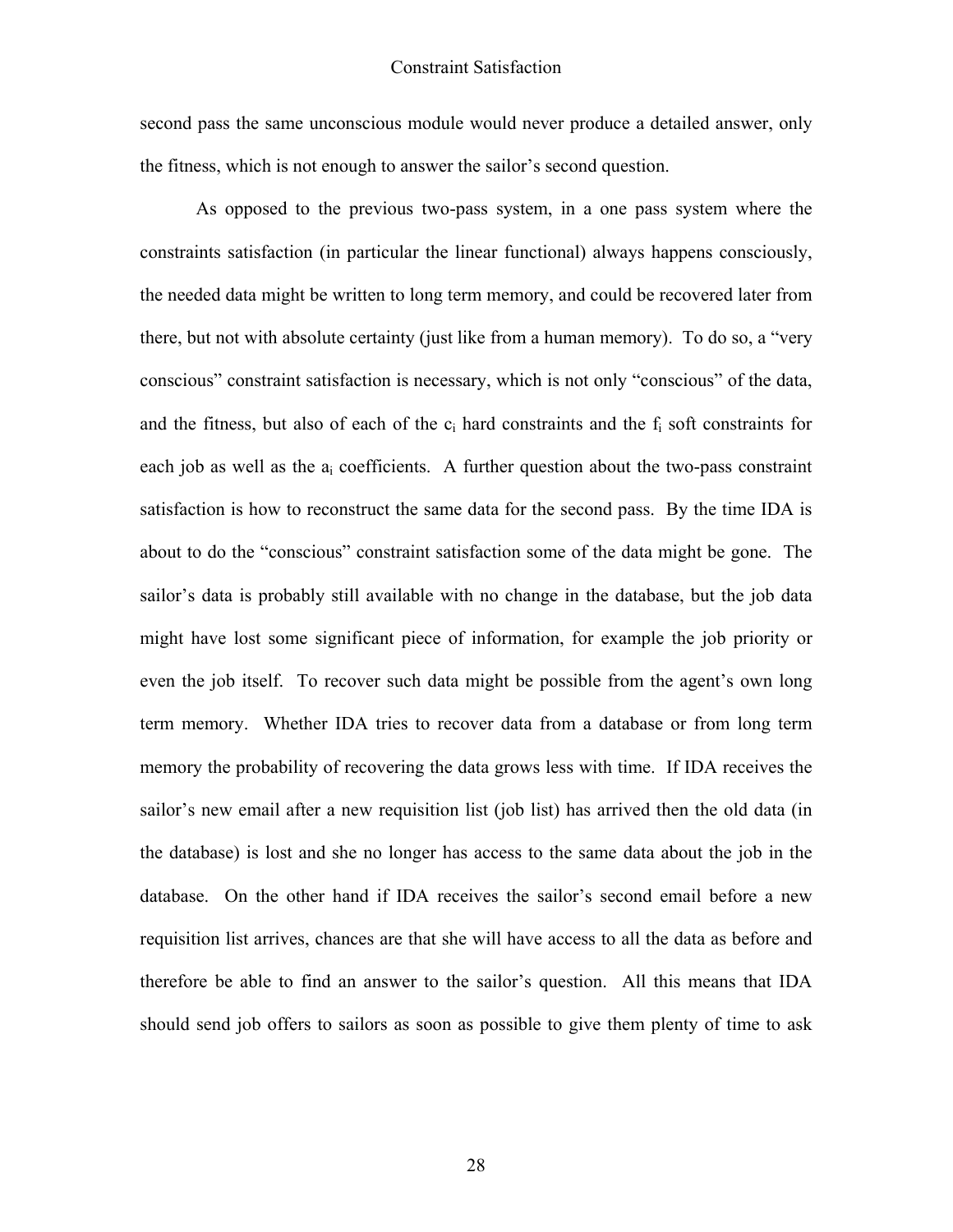about it. If the answer comes early, IDA also has a better chance of being able to recover the context from memory.

Another issue is that as time goes by the situation is no longer the same. Considering a job for a sailor now is often very different from considering it four weeks later. For example, in the third phase of constraint satisfaction IDA considers the Projected Rotation Date (PRD) as one issue, meaning that the closer the PRD the more important it is to find a job for the sailor. Such complex problems are not solved by a single module in IDA, instead by a collaboration of various modules through consciousness, emotions, associative memory, action selection, and constraint satisfaction.

A third possible way to answer the sailor's second email would require some external storage. Though on some important issues a detailer does make some notes for himself, it is inefficient and inappropriate to keep track of every single piece of datum, and every single decision he makes in files in terms of speed and memory. For cognitive modeling it is clearly not a possibility.

### **Missing Data**

What to do if a data item about a constraint is missing? The most frequent missing data are the sailor's preferences. If the corresponding constraint is a hard constraint then IDA should ask the corresponding stakeholder (Navy, command, sailor) to provide its preference if applicable. If some other piece of information is not available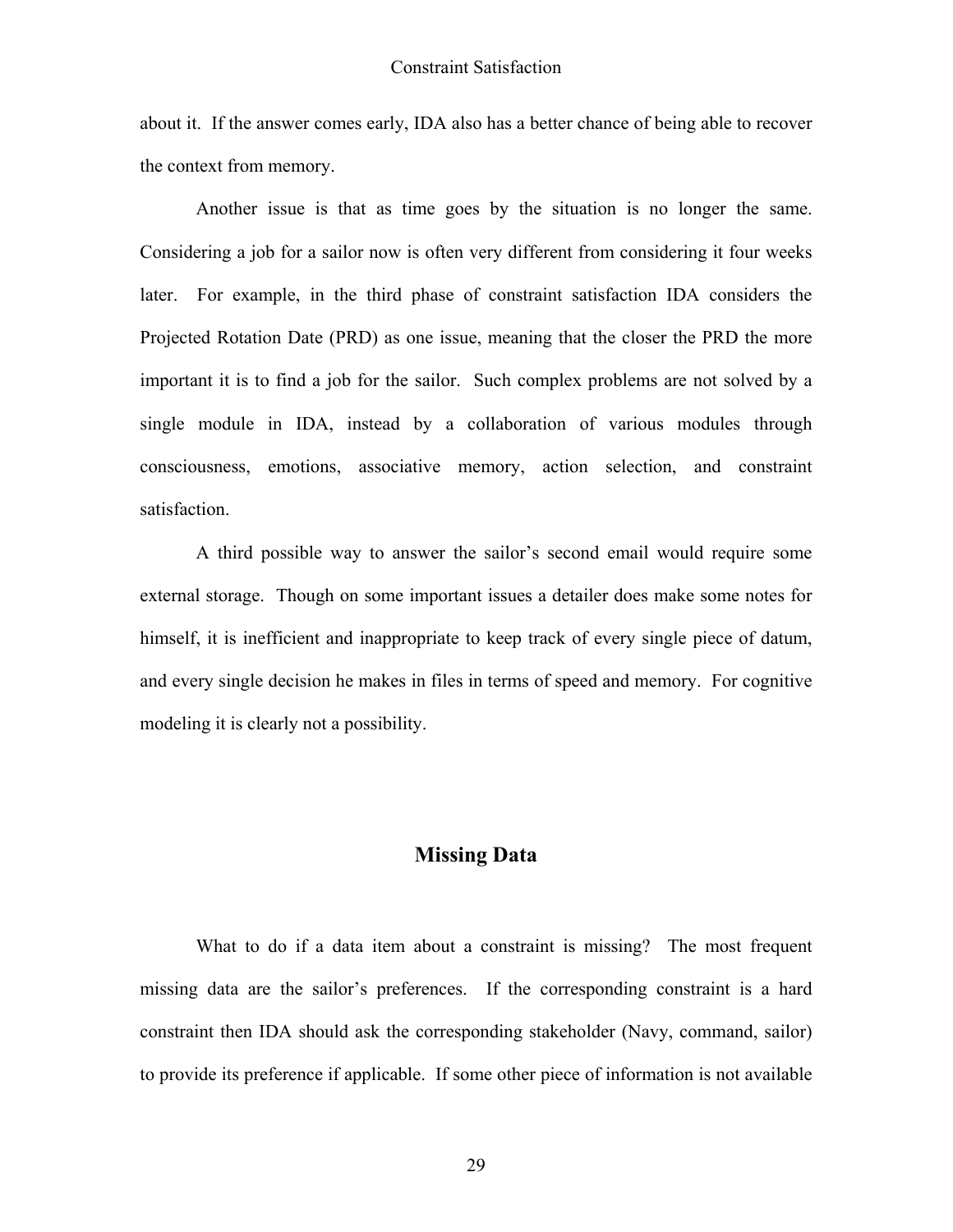then IDA writes an email to the right office or assume that the constraint is satisfied. In the Navy, such decisions are up to the detailer. A detailer can learn how to deal with situations like this, so does IDA. If the constraint is a soft constraint then IDA assumes that the stakeholder has no preference, and the corresponding constraint is highly satisfied. A value close to 1 (0.95) indicates that the constraint is satisfied, but not as well as if it was explicitly asked for and satisfied. Another method is discussed in the next section. The version presented below handles preferences in a more flexible way. Not specifying certain preferences may emphasize the relevance of other preferences of the same stakeholder as a side effect.

### **Increasing Constraint Satisfaction Efficiency**

#### **Survey preference rankings**

Based on feedback from all the three stakeholders (Navy, command, sailor) the linear functional can yield more accurate and up to date results. If we hold a survey where each stakeholder ranks its preferences, the coefficients can be set accordingly. The sum of a stakeholder's coefficients is prefixed and is subject to detailer or Navy supervision, and the sum of all coefficients is 1.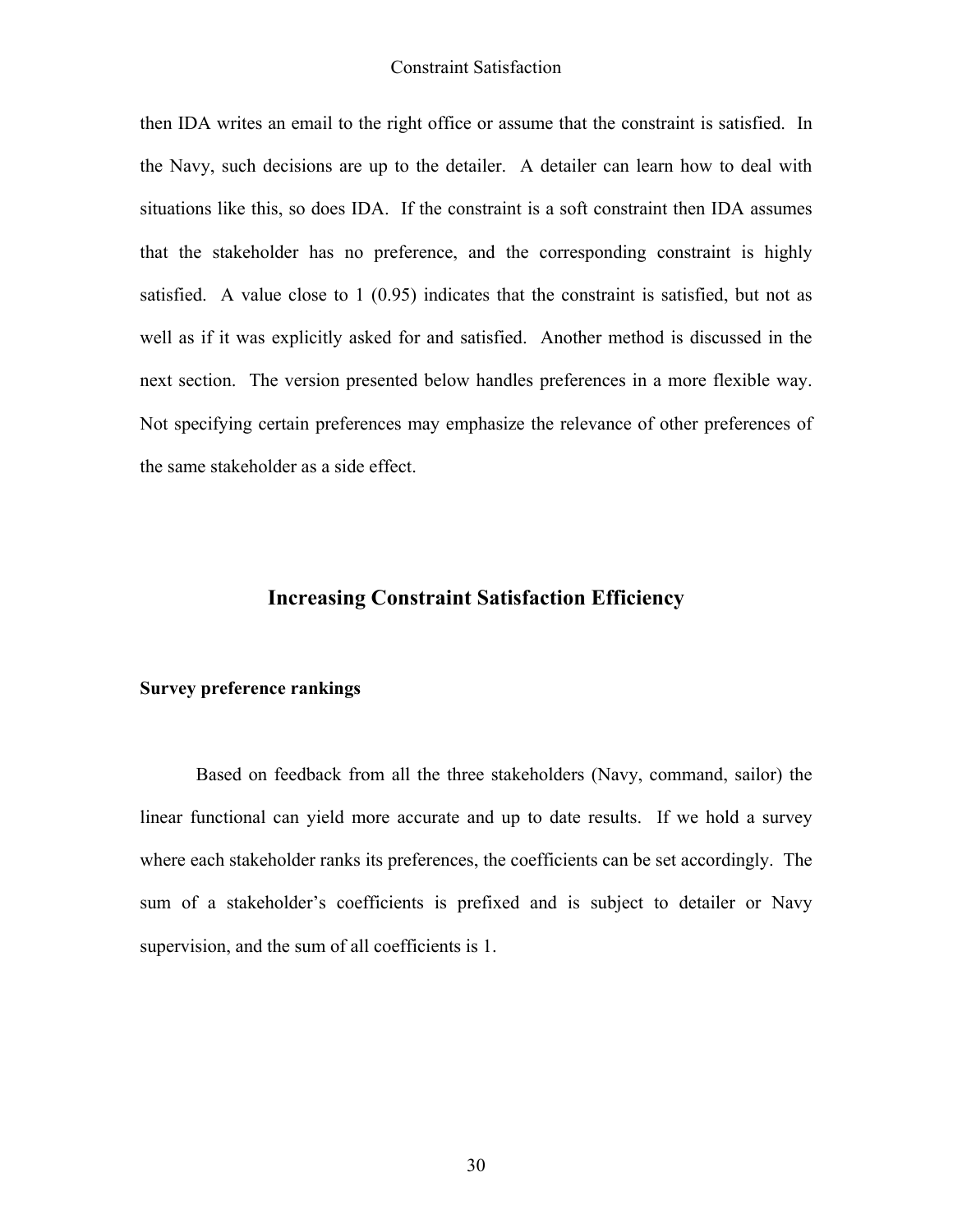For example, suppose the sailor ranks his constraints as follows:

1. Sailor wants training

2. Sailor wants to be in a certain place

3. Sailor wants to be on a specific ship/command

etc.

This means that the sailor's most important constraint (preference) is to get training, his second one is to be in a certain place, etc.

Similarly the command constraints could be ranked as follows:

1. Job priority

```
2. Paygrade match (soft)
```
etc.

and the Navy constraints:

1. Moving cost

2. NEC reutilization

3. Geographic location match

etc.

Once IDA has all the rankings, she transforms them into values according to some previously agreed strategy, such as: set the values linearly decreasing from 1 to 0, where an imaginary last+first preference gets the value 0, so even the last preference/constraint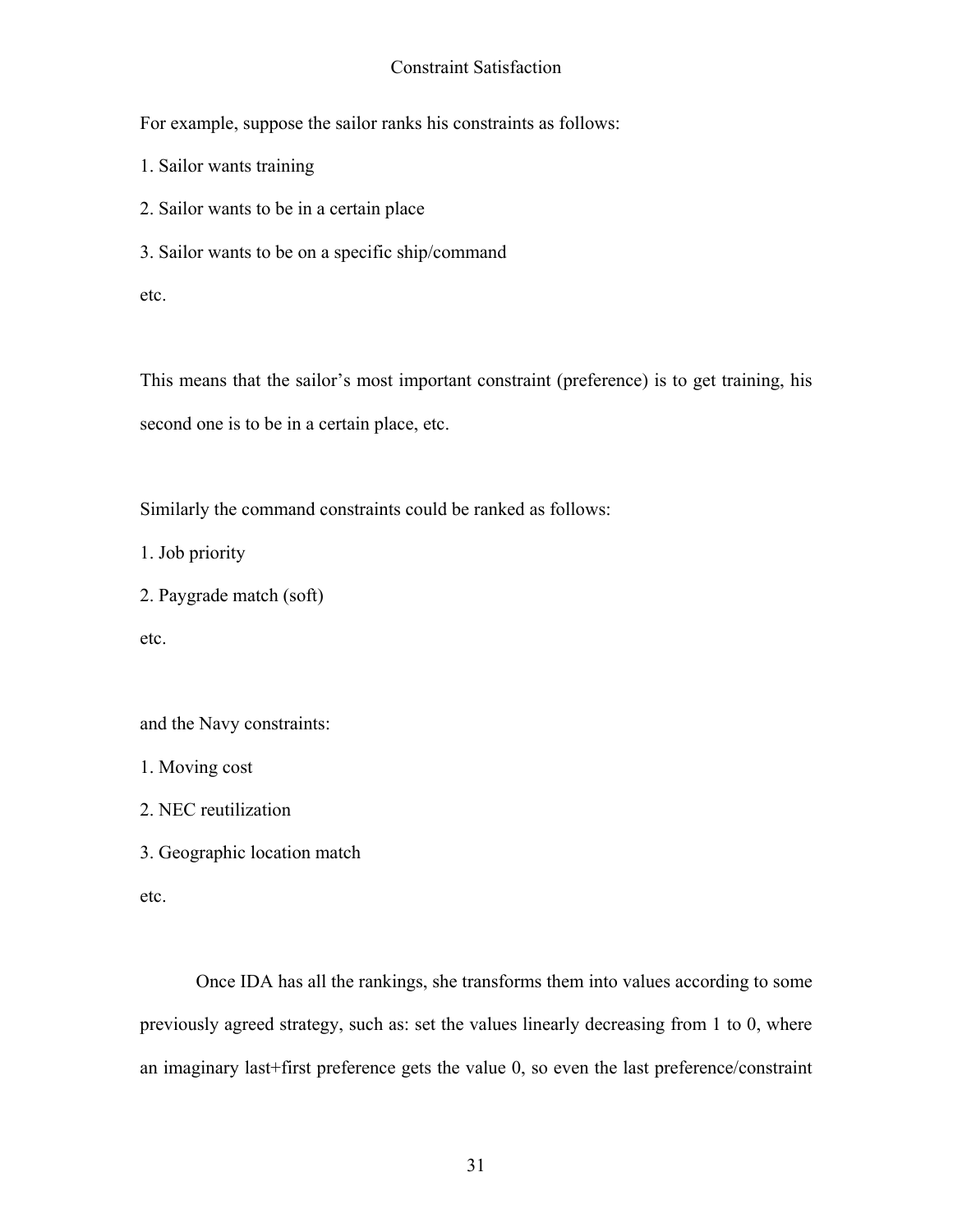will get some positive value. Then project the transformed values to the prefixed quota of coefficients specified by a detailer, the Navy, and eventually by IDA.

#### **Survey preferences with values**

As an addition to the rankings, IDA may even ask each stakeholder to assign a value to the constraints on a normalized scale, say on [0,1]. In this case IDA doesn't have to transform the rankings into values, only to project them to the prefixed quota of coefficients. This enables the linear functional to yield more accurate results, because of the use of more accurate data. For example, if a sailor feels that his first preference is twice as important as his second one then he should give 1.0 for the first and 0.5 for the second. Giving equal values to multiple constraints is also possible. Note that the actual numerical value of a stakeholder's specifications doesn't matter because of the projection; only their relative values matters, and it's important to let the stakeholders understand this. Giving the highest (1.0) value to all of his preferences will not help a sailor in getting a "better job", it only means that all of his/her constraints are equally important for him/her.

#### **Grouping the stakeholders' preferences**

Once all the constraints are given in the transformed (weighted) form for each stakeholder, we need to set up the general weights for the projection for each of the three stakeholders according to detailer or Navy supervision (eventually IDA). This will tell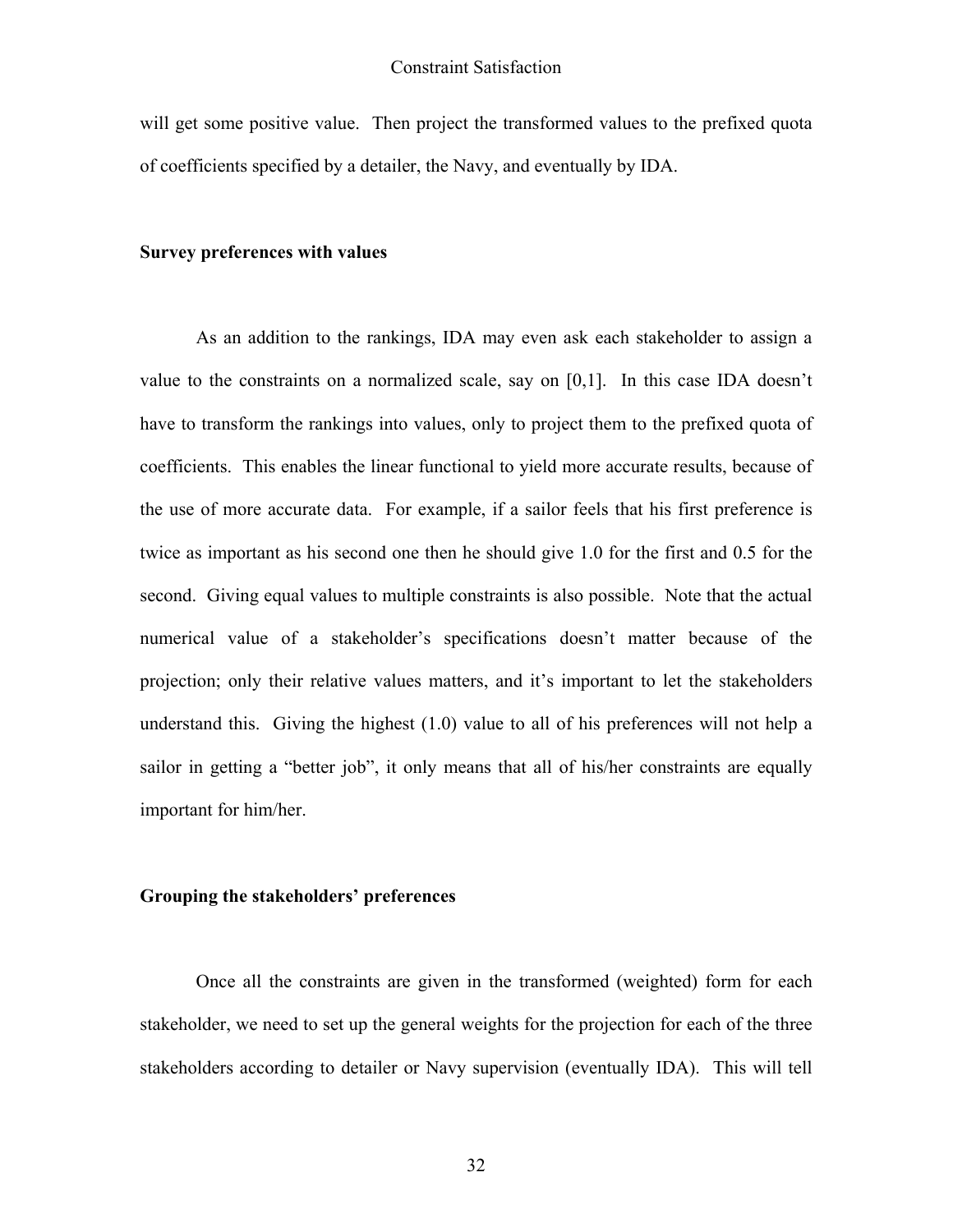which class of constraints is more important in relation to the other two. For example if the command constraints and the Navy constraints are equally important, and both of them are twice as important as the sailor's preferences, then coefficients for the command, Navy, and sailor's, preferences respectively are the following: 0.4, 0.4, 0.2. The projections should be done into them. These relative weights may change from time to time, or from community to community, and always needs to be set by the Navy, or by a detailer, and eventually by IDA.

All the rankings and the above values can only be applied to the soft constraints, which can be violated. Hard and semi-hard constraints, which must be satisfied are not part of the preferences.

Some hard constraints are:

- No women on certain ships

- Sea/Shore rotation (if a sailor served on shore then his next assignment must be at sea)

Incorporating the hard constraints and the soft constraints we come up with the following grouped version of the linear functional, which considers a given job for a given sailor at a given time:

$$
F(x) = (\prod_{i=1}^{m} c_i(x_i)) \cdot \sum_{j=1}^{3} a_j f_j(x_{m+j})
$$

and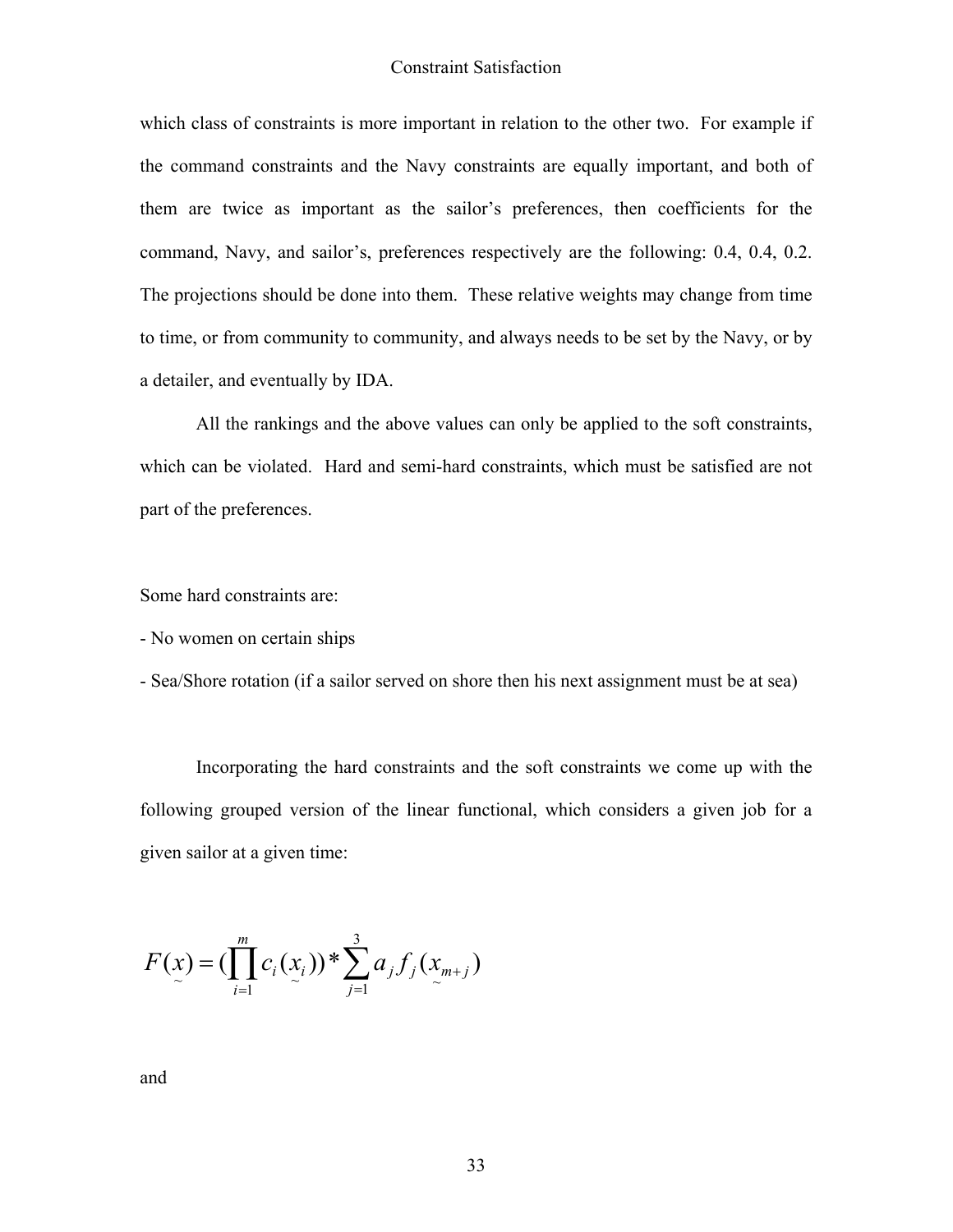$$
\sum_{j=1}^3 a_j = 1
$$

All terms have the same meaning as before with the following changes:  $f_i$  is a function which considers all the soft constraints listed by the j'th stakeholder along with their given values if available  $(i=1, 2, 3)$ . We use the transformed values if only rankings were allowed.

Each  $a_i$  is a coefficient, which measures the relative importance of the i'th stakeholder.

The f<sub>i</sub> functions have the following form:

$$
f_j(x_{m+j}) = \sum_{k=1}^p b_k g_k(x_{m+3+k}),
$$

Every  $g_k$  is a function (for k=1, 2, ..., p) which measures how well the k'th soft constraint is satisfied if we were to offer the given job to the given sailor. The range of all of these functions is [0, 1]. These functions are a priori defined, and are often linear but not necessarily.

Every  $b_k$  is a coefficient which tells how important is the k'th soft constraint in relation to the others for the given stakeholder. All the coefficients are in [0, 1]. These values (or at least the rankings) are provided by the appropriate stakeholder.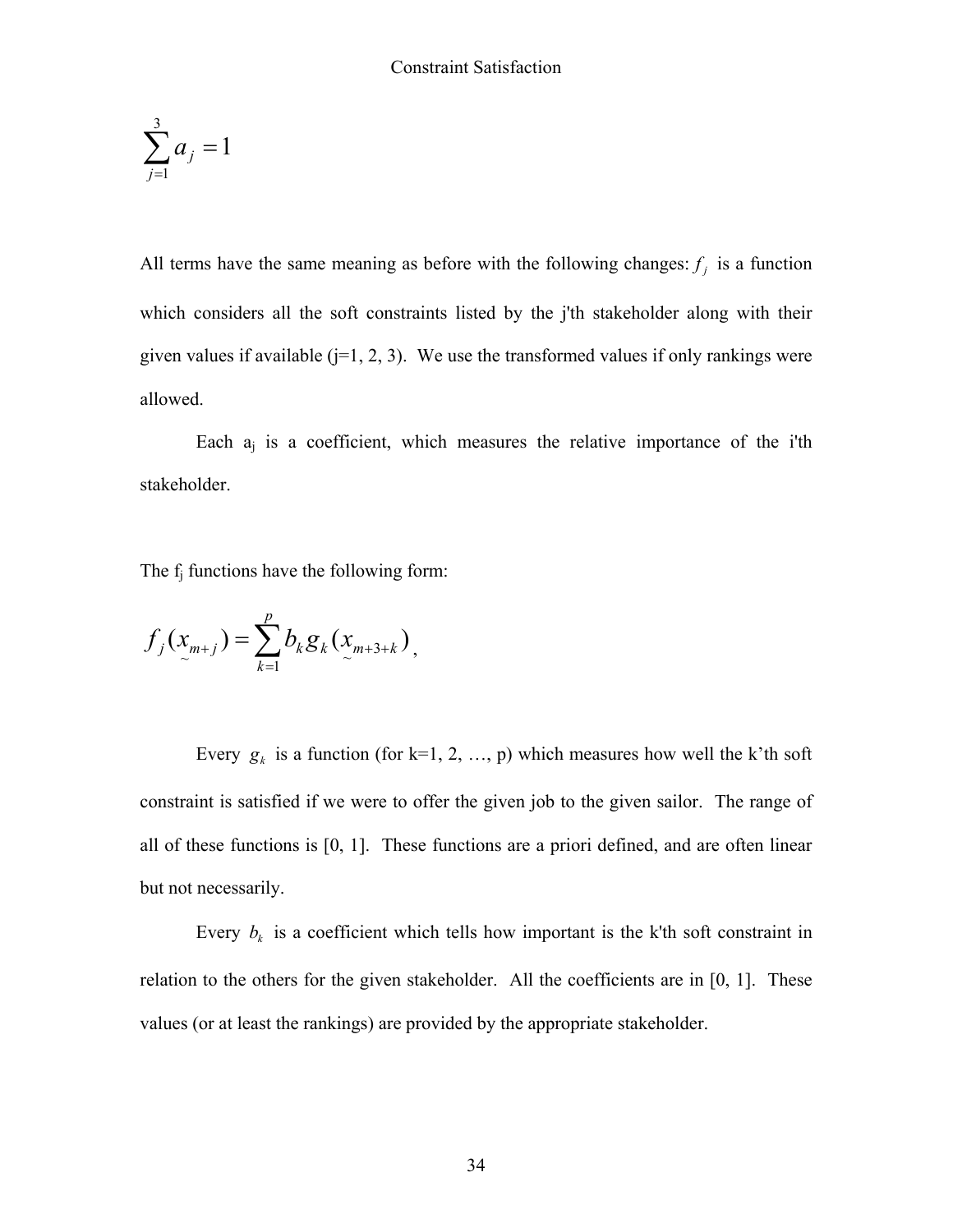Note that in this version of the constraint satisfaction the only control a stakeholder has over the module lies in the  $b_k$  coefficients. The  $f_j$  function incorporates all of the j'th stakeholder's preferences. The  $g_k$  functions are a priori set, though some additional survey may provide further information in order to better design them. In many cases they are linear. F is different for each sailor in the corresponding  $f_i$  part, but the same F is used for all jobs for the same sailor.

## **Keeping Constraint Satisfaction Up-to-date**

Once IDA (and the linear functional) is online qualified Navy personnel (possibly a detailer) may monitor IDA's decisions and provide feedback. This would enable us or IDA to initiate changes when policies change and to tune the coefficients or the functions in order to make more accurate calculations, eventually decisions. The feedback could happen in three ways.

The first way requires code updating by the monitor. Updating only the coefficients is trivial. Changing existing functions isn't much harder, but introducing or deleting constraints may require a lot more effort. New behavior, attention, and information codelets would become necessary, which is not trivial, especially in the "conscious" version of constraint satisfaction. A whole new tuning of the coefficients also becomes necessary as a side effect of this process.

The second way only requires a high level, but formal specification, implemented as XML files, of the required changes in the constraint satisfaction module. XML can be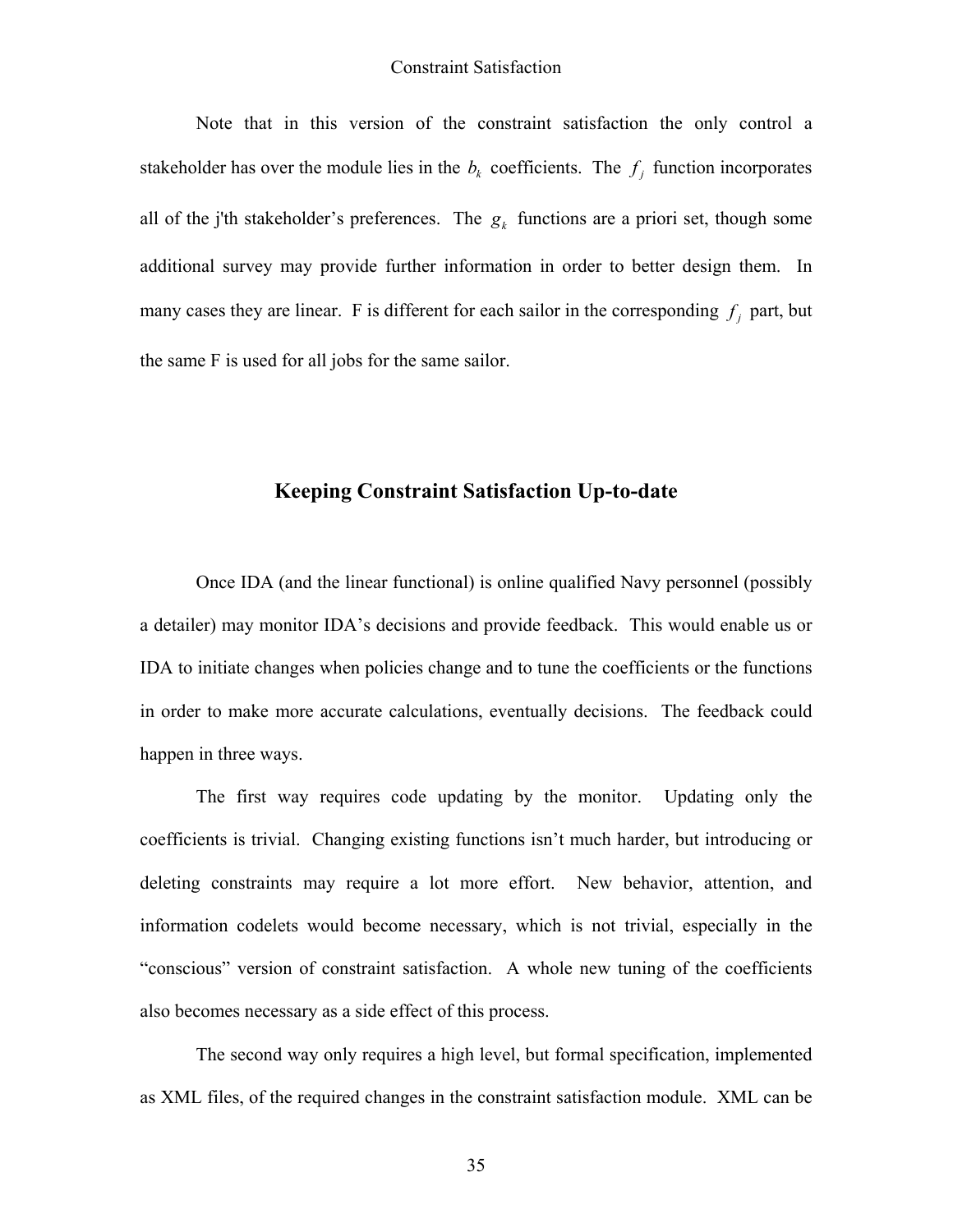easily learned by any human detailer. IDA can parse XML files which create or delete behaviors, goal structures, and update old ones, effectively operating on java files.

The third, ideal, way would be to learn online through both natural language feedback and metacognition. Again, IDA needs to be tooled to create and delete behaviors, and goal structures, and update old ones for constraint satisfaction. However, to see the results of such actions, assuming that IDA runs in a real environment, may take a long time even if she changes one function at a time. Note that this strategy may work for other parts of the agent, but not as obviously as in the linear functional module, where input-output pairs are fairly deterministic, and can be easily traced. Some written history of the agent's actions and some internal modules may help in tuning.

Unfortunately, even the Navy faces difficulties in measuring the performance of detailers, so tuning of IDA (in particular, the linear functional) differ from detailer to detailer. No final ideal setup seems to be possible. The change in Navy policies, the economy, manpower availability, peace and wartime situations, etc. makes tuning more difficult and unavoidable. IDA needs to be highly adaptive, especially in regard to constraint satisfaction where key decisions are made for the sake of the stakeholders.

Recent tuning of the linear functional was done with neural networks based on large data sets provided by detailers (Kelemen 2002; Kelemen et al., 2002). Via supervised learning, neural networks not only learned to make detailer like decisions, but also provided data on how to tune the linear functional for constraint satisfaction in IDA. Neural networks have not been integrated into IDA so far, instead they act as external modules, which help to tune IDA's linear functional module.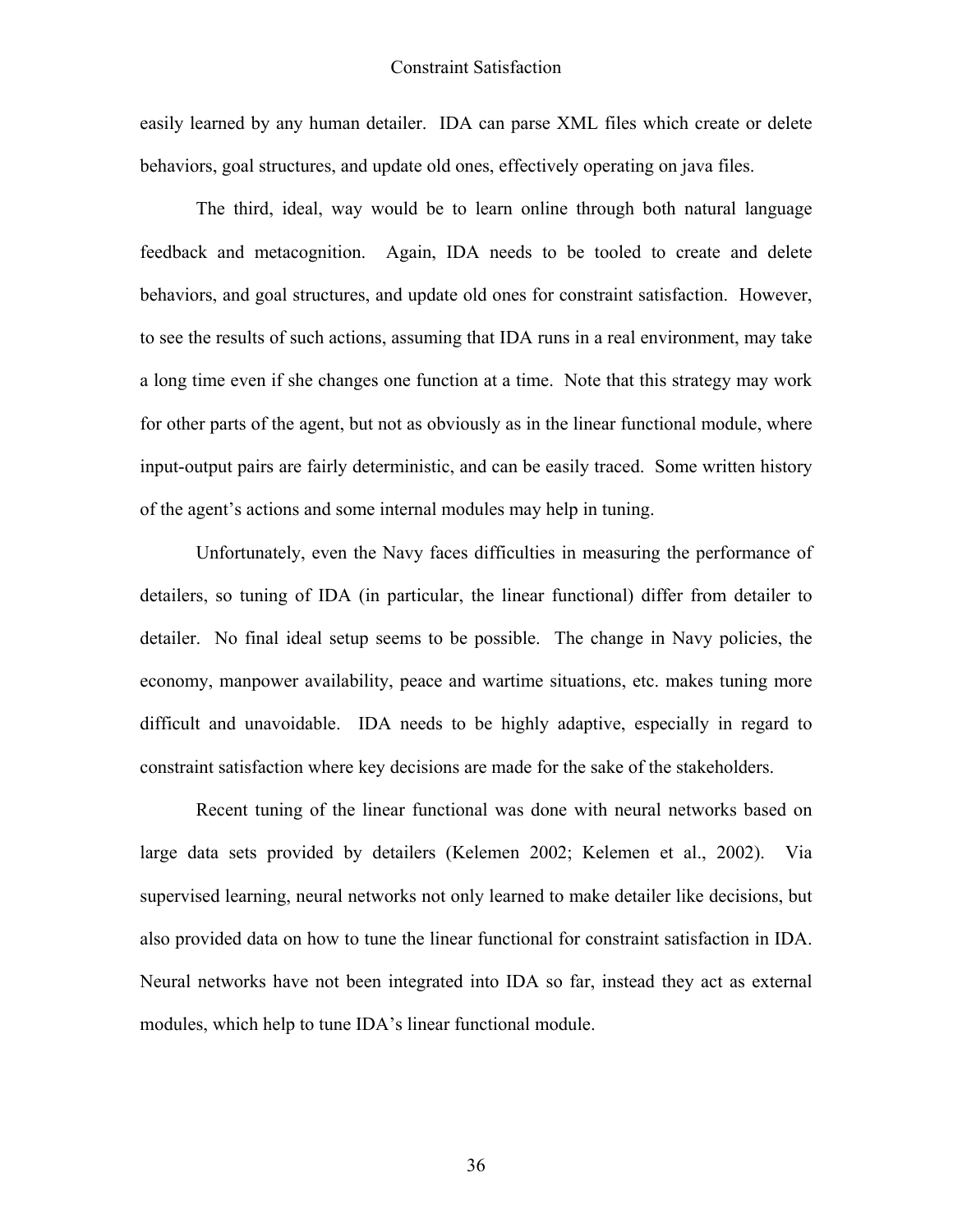In spite of all the difficulties, keep in mind that the ultimate goal of the IDA project and of much of artificial intelligence is to create an agent that can perform well with little or no human supervision on a wide domain, real world environment.

## **Matching Multiple Sailors to Multiple Jobs**

Matching multiple sailors to multiple jobs could have been a long-term objective of IDA. However the classic n:m matching models (Gale and Shapley, 1962) can only be applied with restrictions for the Navy domain. Situations may change in a matter of minutes. New emails may arrive, training classes may become filled by other detailers, jobs may be taken by other sailors, and so on. Doing n:m matching, including negotiations with sailors, could be time consuming, and by the end of it some of the options may not be valid any more. However, a limited version of n:m matching applied to small groups of sailors in a narrow time frame could result in better overall satisfaction of the stakeholders. Unfortunately, this could mean that IDA only offers one job instead of the desired two or three to each sailor, which would probably not improve retention.

Any of the methods discussed can be expanded to n:m matching, and further research is currently under way. Such optimization processes would look for a global fitness for a group of sailors in a given time frame. There were several models proposed, implemented and tested for selected parts of the discussed Navy domain. To mention but a few a genetic algorithm approach was discussed by Kondadadi, Dasgupta, and Franklin (2000) and operations research techniques have been developed by Liang and Thompson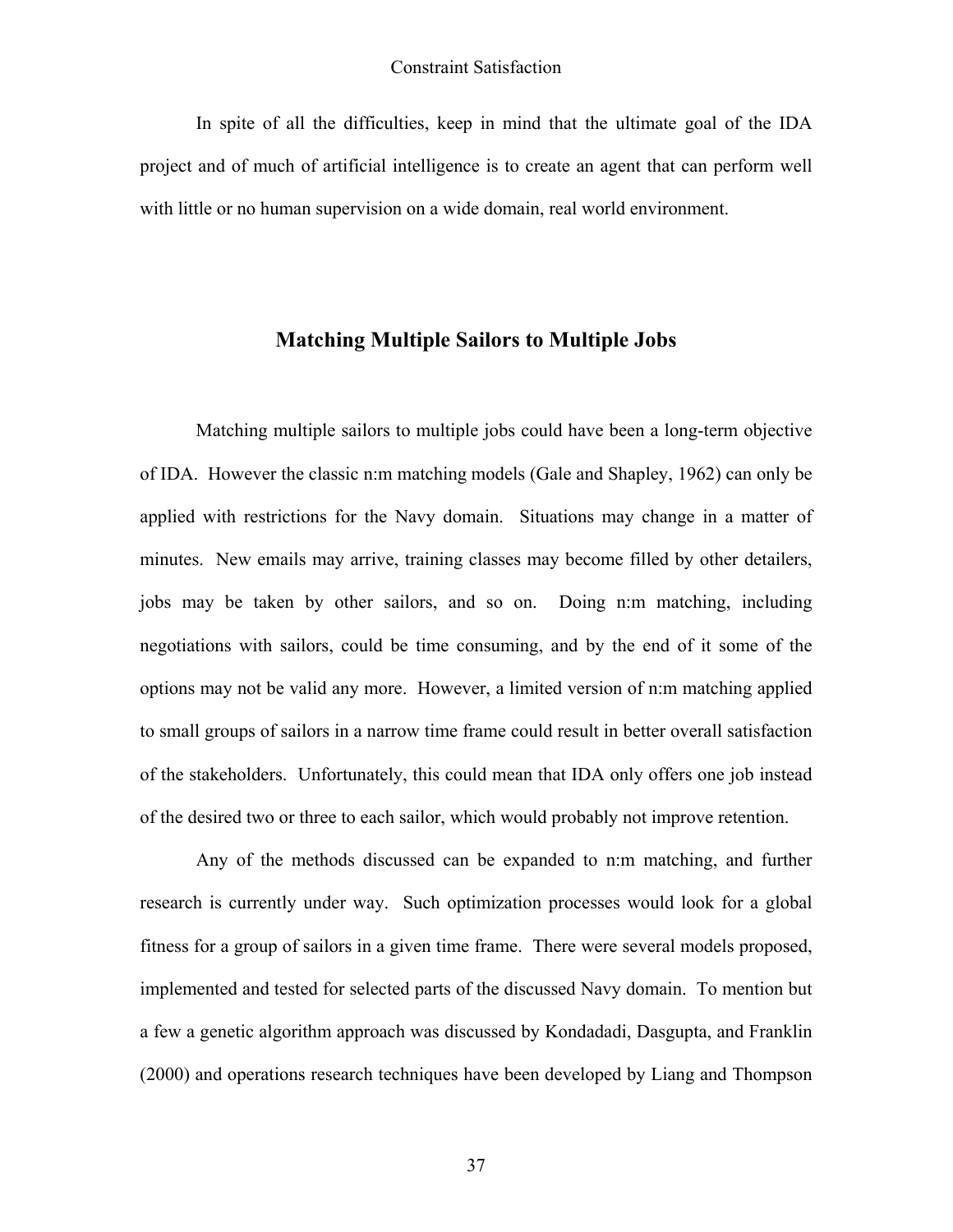(1987), Liang and Buclatin (1988) and Ali, Kennington, and Liang (1993). Our efforts now carry over to the successor of IDA, the Multi Agent Naval Resource Distributor (MANRD) project, where every sailor has an agent capable of carrying out services similar to that IDA does on behalf of sailors, commands, or the Navy through a simulated economy (Kelemen 2002).

#### **Discussion and Conclusion**

In this paper IDA, an Intelligent Distribution Agent to automate the job assignment problem of the US Navy, was described with the main concern being its constraint satisfaction. As the second phase in a "three phase constraint satisfaction" a linear functional is largely responsible for decisions made in order to "keep the sailor happy and the Navy ready". Various versions of a standard linear functional approach were discussed along with the psychological theory of consciousness which plays an important role in IDA's constraint satisfaction as well as in IDA in general. We have seen that the best way to do constraint satisfaction is through "consciousness" in spite of its time and memory expenses. We have also seen how a thorough survey from stakeholders would contribute to making more accurate assignments to maximize everyone's happiness.

High-quality decision making using optimum constraint satisfaction is an important goal of IDA, to aid the Navy to achieve the best possible sailor, command, and Navy satisfaction performance. Neural networks with statistical criteria were applied to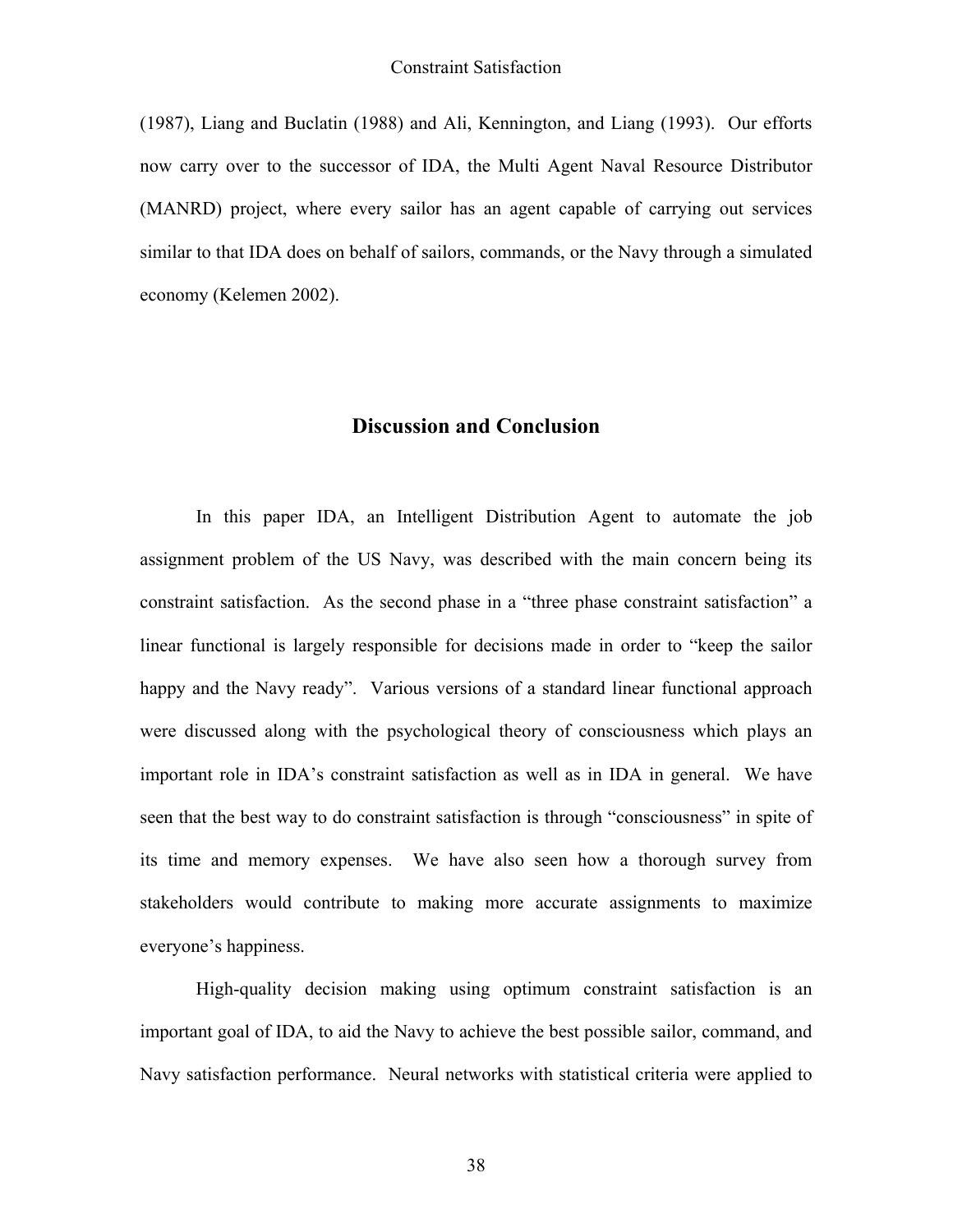either improve the performance of the current way IDA handles constraint satisfaction or to come up with alternatives. IDA's constraint satisfaction, neural networks, and traditional statistical methods are complementary with one another. It has been shown by Kozma, Harter, and Achunala (2002) that constraint satisfaction plays the primary role in action selection and therefore in intelligence. Based on our full investigation of IDA we have learned that to achieve a good general model of human behavior and decision making in an artificial intelligent system constraint satisfaction, machine learning, and statistical assessment have to be assembled automatically. We have also learned that intelligent behavior and decision making in an intelligent system can be increased through adaptation to environmental changes and the right data has to be provided to be used as training data in sufficient quantity and frequency. Having learned all these about artificial intelligent systems we can build a theory that constraint satisfaction, learning, and statistical assessment have to be integrated automatically for human intelligence. Also it can be safely said that high level human intelligence requires adaptation to environmental changes and efficient training data has to be provided in sufficient quantity and frequency.

In order to make IDA human like we applied and implemented several cognitive theories borrowed from the field of psychology. In order to make IDA's decisions efficient we performed thorough surveys of Navy detailers and officers. In particular, IDA's linear functional was tuned with the help of neural networks to make decisions similar to those made by actual detailers. We discussed three methods on how to keep constraint satisfaction, and IDA, up to date. Although IDA is already capable of different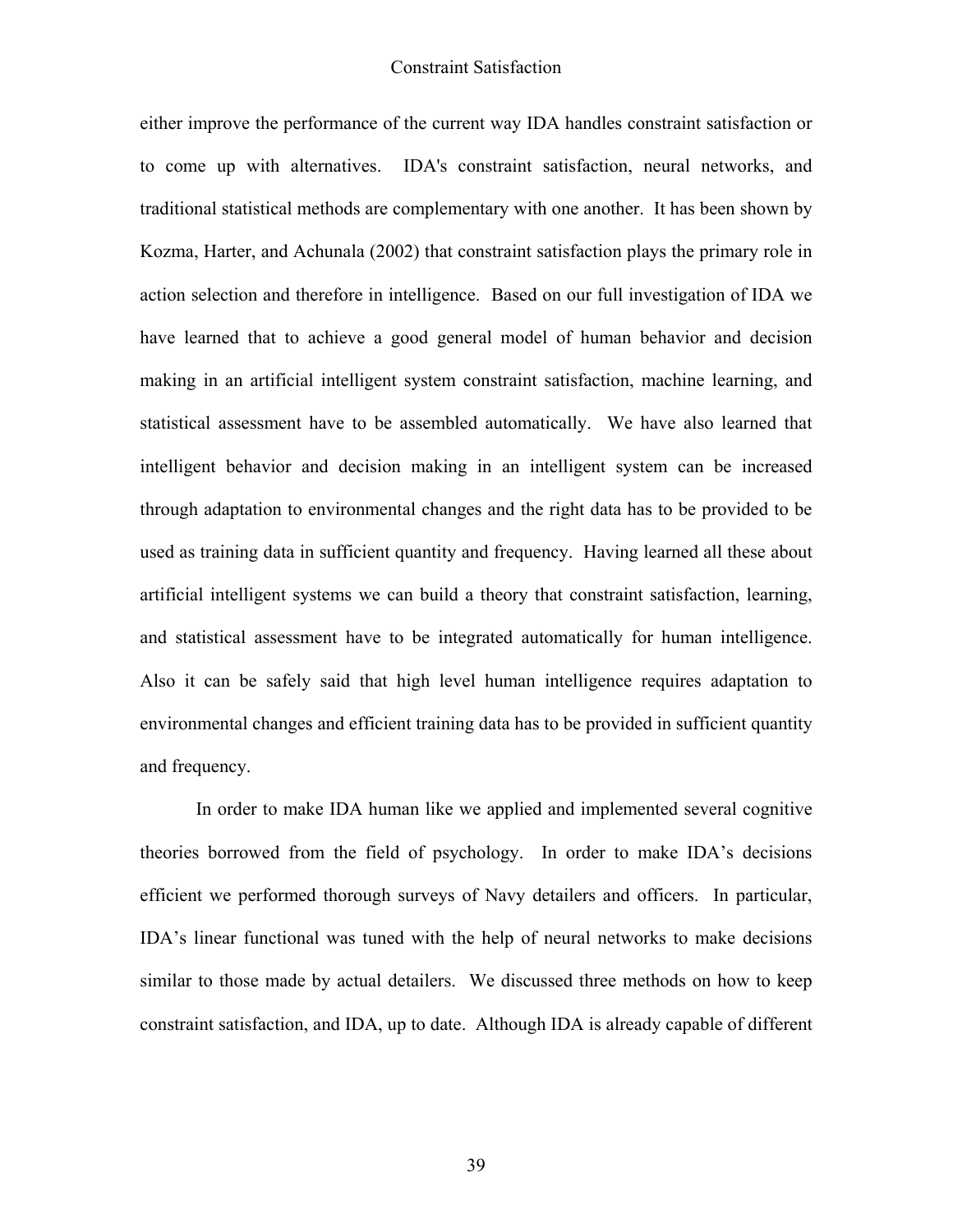kinds of learning, automatic tuning of its linear functional is currently under investigation.

Through our successful implementation of IDA we have learned that "conscious" software agents can be used to automate human information tasks, where even constraint satisfaction needs to be "conscious" to help the agent to deal with truly novel situations. However it is also learned that routine situations with novel content don't require "consciousness" in constraint satisfaction. It has also been learned that cognitive modeling can model large areas of cognition, which may occasionally lead to emerging theories of human cognition. Moreover it has been learned that building software based on cognitive modeling often demands vast computational power from today's computers and many tasks can be performed more efficiently without cognitive modeling ("airplanes don't flap their wings").

In this work we briefly described a working constraint satisfaction model within an intelligent agent framework, which is able to support decision making efficiently. Such efficiency was acquired through design, implementation and testing of a wide variety of machine learning approaches, careful surveys of Navy experts and study of the vast data provided by the Navy. Design and implementation details of IDA are currently being taken over to IDA's successor, the Multi Agent Naval Resource Distributor (MANRD) in the form of sailor, command, and Navy agents, where constraint satisfaction plays a key role and n:m matching is attempted within a simulated economy.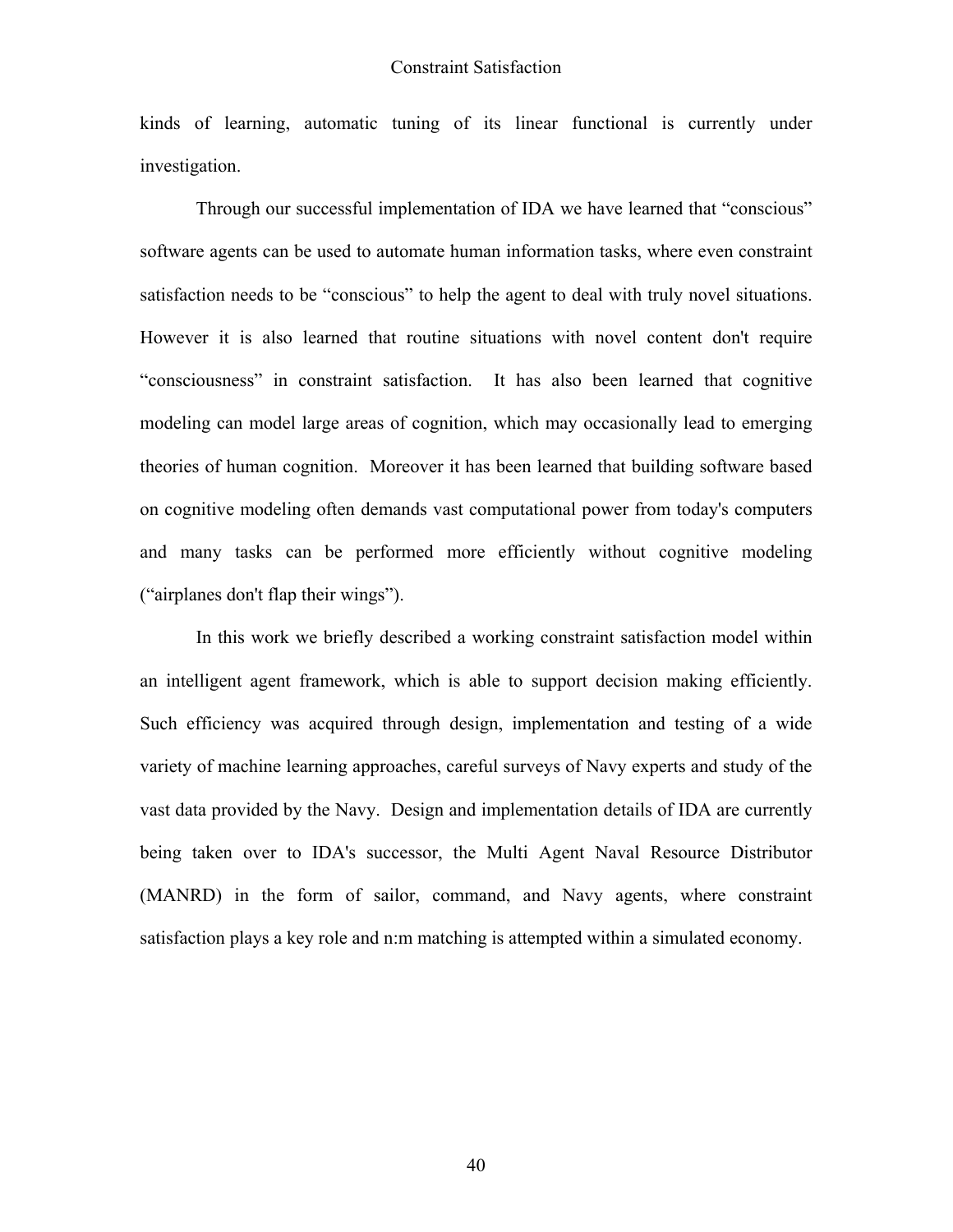## **Acknowledgement**

This work is supported in part by ONR grant (no. N00014-98-1-0332). The authors thank Mohammad Amini, Jozsef Balog, Robert Kozma, Lee McCauley and the "Conscious" Software Research group for their contributions to this paper.

## **References**

Ali, A. I., J. L. Kennington, and T. T. Liang, 1993. Assignment with En Route Training of Navy personnel. Naval Research Logistics, Vol 40, pp. 581-592.

Baars, B. J. 1988. A Cognitive Theory of Consciousness. Cambridge University Press, Cambridge.

Baars, B. J. 1997. In the Theater of Consciousness. Oxford University Press, Oxford

Bogner, M. 1999. Realizing "consciousness" in software agents. Ph.D. Dissertation, The University of Memphis, Memphis, TN, USA.

Bogner, M., U. Ramamurthy, and S. Franklin. 2000. Human Cognition and Social Agent Technology, ed. K. Dautenhahn John Benjamins, p. 113. Amsterdam.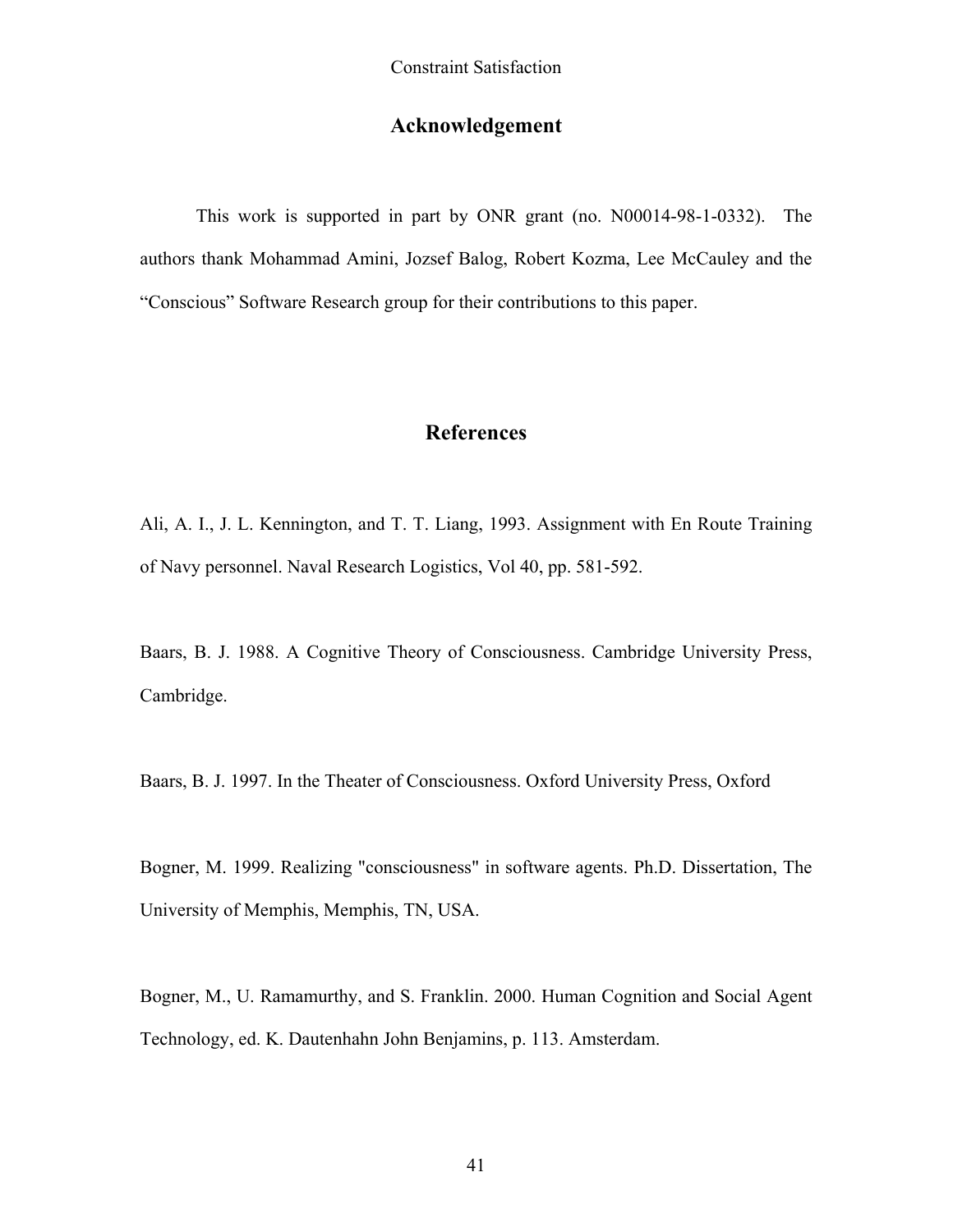Franklin, S. 1995. Artificial Minds. Cambridge, Mass.: MIT Press.

Franklin, S. and A. Graesser. 1997. Is it an Agent, or just a Program?: A Taxonomy for Autonomous Agents. Intelligent Agents III, Berlin: Springer Verlag, 21-35.

Franklin, S., A. Kelemen, and L. McCauley. 1998. IDA: A cognitive agent architecture. In the proceedings of IEEE International Conference on Systems, Man, and Cybernetics '98, IEEE Press, p. 2646.

Franklin, S. 2000. Deliberation and Voluntary Action in 'Conscious' Software Agents. Neural Network World 10:505-521.

Gale, D., and L. S. Shapley. 1962. College Admissions and stability of marriage. The American Mathematical monthly, Vol 60, No 1, pp 9-15.

Hofstadter, D. and M. Mitchell. 1994. The copycat project: A model of mental fluidity and analogy-making. In Holyoak, K. and Barnden, J., editors, Advances In Connectionist And Neural Computation Theory, Vol 2: Analogical Connections, Norwood, NJ. Ablex.

James, W. 1890. The Principles of Psychology. Harvard University Press, Cambridge, MA.

Kanerva, P. 1988. Sparse Distributed Memory. Cambridge, Mass.: MIT Press.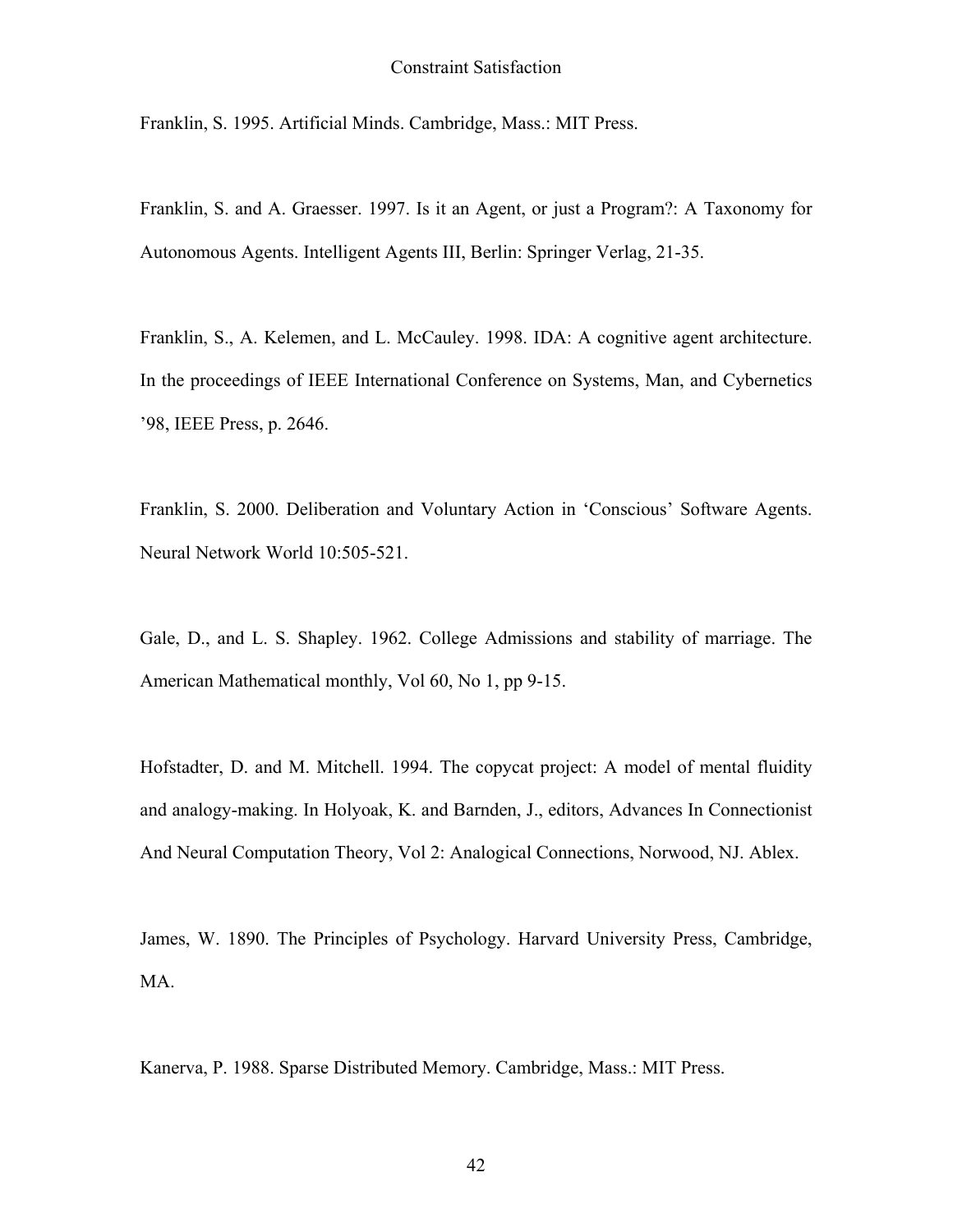Kelemen, A. 2002. Constraint Satisfaction as a Support for Decision Making in Software Agents. Ph.D. Dissertation, The University of Memphis, Memphis, TN, USA.

Kelemen, A., Y. Liang, R. Kozma and S. Franklin. 2002. Optimizing Intelligent Agent's Constraint Satisfaction with Neural Networks. In: "Innovations in Intelligent Systems" (A. Abraham, L. Jain, J. Kacprzyk, Eds.), in the Series "Studies in Fuzziness and Soft Computing", Springer-Verlag, Heidelberg, Germany, pp. 255-272

Kondadadi, R., D. Dasgupta, and S. Franklin, 2000. An Evolutionary Approach For Job Assignment. Proceedings of International Conf. on Intelligent Systems, Louisville, KY

Kondadadi, R., and S. Franklin. 2001. A framework of deliberative decision making in "conscious" software agents. Proceedings of International Symposium on Artificial Life and Robotics, Japan

Kozma, R., D. Harter and S. Achunala. (2002). Action Selection Under Constraints: Dynamic Optimization of Behavior in Machines and Humans. Proceedings of the IEEE International Joint Conference on Neural Networks, 2002, Hawaii, pp. 2574-2580.

Liang, T. T. and T. J. Thompson. 1987. Applications and Implementation – A large-scale personnel assignment model for the Navy. The Journal For The Decisions Sciences Institute, Volume 18, No. 2 Spring.